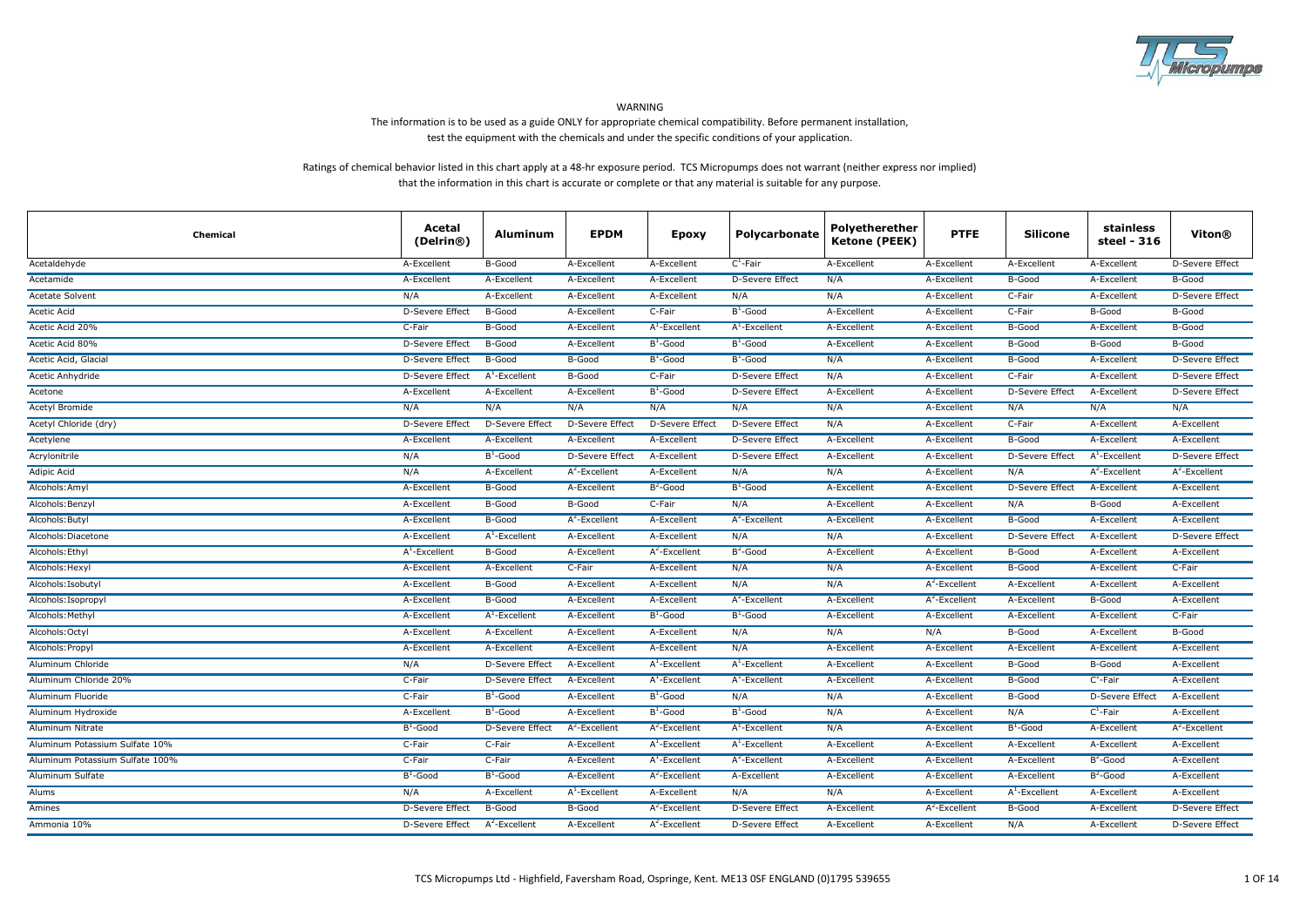

| <b>Chemical</b>                | Acetal<br>(Delrin®)    | <b>Aluminum</b>        | <b>EPDM</b>            | Epoxy                  | Polycarbonate          | Polyetherether<br><b>Ketone (PEEK)</b> | <b>PTFE</b>            | <b>Silicone</b>        | stainless<br>steel - 316 | Viton®                 |
|--------------------------------|------------------------|------------------------|------------------------|------------------------|------------------------|----------------------------------------|------------------------|------------------------|--------------------------|------------------------|
| Ammonia Nitrate                | C-Fair                 | C-Fair                 | A-Excellent            | A-Excellent            | N/A                    | N/A                                    | A-Excellent            | N/A                    | A-Excellent              | D-Severe Effect        |
| Ammonia, anhydrous             | D-Severe Effect        | $A^1$ -Excellent       | A-Excellent            | A-Excellent            | <b>D-Severe Effect</b> | A-Excellent                            | A-Excellent            | C-Fair                 | $A^2$ -Excellent         | D-Severe Effect        |
| Ammonia, liquid                | D-Severe Effect        | A-Excellent            | A-Excellent            | $A^1$ -Excellent       | D-Severe Effect        | B-Good                                 | A-Excellent            | N/A                    | $A^2$ -Excellent         | <b>D-Severe Effect</b> |
| Ammonium Acetate               | N/A                    | A-Excellent            | A-Excellent            | N/A                    | N/A                    | N/A                                    | A-Excellent            | N/A                    | A-Excellent              | A-Excellent            |
| Ammonium Bifluoride            | D-Severe Effect        | B-Good                 | $A^2$ -Excellent       | $A^1$ -Excellent       | N/A                    | N/A                                    | A-Excellent            | N/A                    | $B^1$ -Good              | A-Excellent            |
| Ammonium Carbonate             | <b>D-Severe Effect</b> | B-Good                 | A-Excellent            | $A^2$ -Excellent       | N/A                    | N/A                                    | A-Excellent            | C-Fair                 | B-Good                   | A-Excellent            |
| Ammonium Caseinate             | D-Severe Effect        | N/A                    | N/A                    | A-Excellent            | N/A                    | N/A                                    | N/A                    | N/A                    | A-Excellent              | N/A                    |
| Ammonium Chloride              | B-Good                 | $B^1$ -Good            | A-Excellent            | $A^1$ -Excellent       | $A^2$ -Excellent       | N/A                                    | A-Excellent            | C-Fair                 | $B^2$ -Good              | A-Excellent            |
| Ammonium Hydroxide             | C-Fair                 | $B^2$ -Good            | A-Excellent            | $A^1$ -Excellent       | <b>D-Severe Effect</b> | A-Excellent                            | A-Excellent            | A-Excellent            | $A^1$ -Excellent         | B-Good                 |
| Ammonium Nitrate               | $A^2$ -Excellent       | $B^1$ -Good            | A-Excellent            | $A^2$ -Excellent       | N/A                    | A-Excellent                            | A-Excellent            | C-Fair                 | A-Excellent              | A-Excellent            |
| Ammonium Oxalate               | B-Good                 | N/A                    | A-Excellent            | A-Excellent            | $A^1$ -Excellent       | N/A                                    | N/A                    | N/A                    | A-Excellent              | N/A                    |
| Ammonium Persulfate            | D-Severe Effect        | <b>D-Severe Effect</b> | B-Good                 | $A^1$ -Excellent       | N/A                    | N/A                                    | $A^1$ -Excellent       | <b>D-Severe Effect</b> | B-Good                   | A-Excellent            |
| Ammonium Phosphate, Dibasic    | $B^2$ -Good            | $B^1$ -Good            | A-Excellent            | $A^1$ -Excellent       | $A^2$ -Excellent       | N/A                                    | $A^2$ -Excellent       | A-Excellent            | C-Fair                   | A-Excellent            |
| Ammonium Phosphate, Monobasic  | B-Good                 | B-Good                 | A-Excellent            | A-Excellent            | N/A                    | N/A                                    | A-Excellent            | A-Excellent            | C-Fair                   | A-Excellent            |
| Ammonium Phosphate, Tribasic   | B-Good                 | B-Good                 | A-Excellent            | A-Excellent            | N/A                    | N/A                                    | A-Excellent            | A-Excellent            | B-Good                   | A-Excellent            |
| Ammonium Sulfate               | $B^1$ -Good            | $A^1$ -Excellent       | A-Excellent            | $A^2$ -Excellent       | $A^2$ -Excellent       | N/A                                    | A-Excellent            | A-Excellent            | B-Good                   | A-Excellent            |
| Ammonium Sulfite               | D-Severe Effect        | <b>D-Severe Effect</b> | $A1$ -Excellent        | N/A                    | N/A                    | N/A                                    | $A^2$ -Excellent       | N/A                    | <b>B-Good</b>            | D-Severe Effect        |
| Ammonium Thiosulfate           | B-Good                 | N/A                    | $A^1$ -Excellent       | A-Excellent            | N/A                    | N/A                                    | N/A                    | N/A                    | A-Excellent              | N/A                    |
| Amyl Acetate                   | $B^1$ -Good            | A-Excellent            | A-Excellent            | $A^2$ -Excellent       | <b>D-Severe Effect</b> | A-Excellent                            | A-Excellent            | <b>D-Severe Effect</b> | A-Excellent              | <b>D-Severe Effect</b> |
| Amyl Alcohol                   | A-Excellent            | B-Good                 | A-Excellent            | $B^2$ -Good            | $B^1$ -Good            | A-Excellent                            | A-Excellent            | <b>D-Severe Effect</b> | A-Excellent              | A-Excellent            |
| Amyl Chloride                  | A-Excellent            | $A^1$ -Excellent       | D-Severe Effect        | $A^1$ -Excellent       | N/A                    | N/A                                    | A-Excellent            | D-Severe Effect        | $A^2$ -Excellent         | $B^1$ -Good            |
| Aniline                        | $A^1$ -Excellent       | C-Fair                 | B-Good                 | <b>D-Severe Effect</b> | <b>D-Severe Effect</b> | A-Excellent                            | A-Excellent            | B-Good                 | B-Good                   | A-Excellent            |
| Aniline Hydrochloride          | N/A                    | <b>D-Severe Effect</b> | B-Good                 | D-Severe Effect        | <b>D-Severe Effect</b> | N/A                                    | A-Excellent            | <b>D-Severe Effect</b> | <b>D-Severe Effect</b>   | A-Excellent            |
| Antifreeze                     | D-Severe Effect        | A-Excellent            | A-Excellent            | A-Excellent            | N/A                    | A-Excellent                            | N/A                    | C-Fair                 | A-Excellent              | A-Excellent            |
| Antimony Trichloride           | N/A                    | D-Severe Effect        | $B^1$ -Good            | D-Severe Effect        | $A^2$ -Excellent       | A-Excellent                            | A-Excellent            | N/A                    | D-Severe Effect          | $A^2$ -Excellent       |
| Aqua Regia (80% HCl, 20% HNO3) | <b>D-Severe Effect</b> | D-Severe Effect        | C-Fair                 | D-Severe Effect        | <b>D-Severe Effect</b> | <b>D-Severe Effect</b>                 | A-Excellent            | <b>D-Severe Effect</b> | D-Severe Effect          | B-Good                 |
| Arochlor 1248                  | N/A                    | A-Excellent            | B-Good                 | $A^2$ -Excellent       | N/A                    | A-Excellent                            | A-Excellent            | B-Good                 | B-Good                   | A-Excellent            |
| Aromatic Hydrocarbons          | A-Excellent            | A-Excellent            | D-Severe Effect        | A-Excellent            | N/A                    | A-Excellent                            | N/A                    | <b>D-Severe Effect</b> | C-Fair                   | A-Excellent            |
| Arsenic Acid                   | D-Severe Effect        | D-Severe Effect        | $A^2$ -Excellent       | $A^2$ -Excellent       | $A^1$ -Excellent       | N/A                                    | A-Excellent            | A-Excellent            | $A^2$ -Excellent         | $A^2$ -Excellent       |
| <b>Arsenic Salts</b>           | N/A                    | N/A                    | N/A                    | N/A                    | N/A                    | N/A                                    | N/A                    | N/A                    | N/A                      | A-Excellent            |
| Asphalt                        | $B^2$ -Good            | A-Excellent            | D-Severe Effect        | A-Excellent            | <b>D-Severe Effect</b> | A-Excellent                            | $A^1$ -Excellent       | <b>D-Severe Effect</b> | A-Excellent              | A-Excellent            |
| Barium Carbonate               | A-Excellent            | D-Severe Effect        | A-Excellent            | $A^2$ -Excellent       | $A^2$ -Excellent       | N/A                                    | A-Excellent            | N/A                    | B-Good                   | A-Excellent            |
| <b>Barium Chloride</b>         | A-Excellent            | <b>D-Severe Effect</b> | A-Excellent            | $A^2$ -Excellent       | A-Excellent            | A-Excellent                            | A-Excellent            | A-Excellent            | $A^1$ -Excellent         | A-Excellent            |
| <b>Barium Cyanide</b>          | B-Good                 | $C^1$ -Fair            | A-Excellent            | A-Excellent            | N/A                    | N/A                                    | $A^1$ -Excellent       | N/A                    | $A^2$ -Excellent         | A-Excellent            |
| Barium Hydroxide               | <b>D-Severe Effect</b> | <b>D-Severe Effect</b> | A-Excellent            | $A^2$ -Excellent       | <b>D-Severe Effect</b> | N/A                                    | A-Excellent            | A-Excellent            | B-Good                   | A-Excellent            |
| <b>Barium Nitrate</b>          | $B^2$ -Good            | B-Good                 | A-Excellent            | $A^1$ -Excellent       | <b>D-Severe Effect</b> | N/A                                    | $A^1$ -Excellent       | B-Good                 | B-Good                   | A-Excellent            |
| Barium Sulfate                 | $B^2$ -Good            | B-Good                 | A-Excellent            | $A^2$ -Excellent       | D-Severe Effect        | N/A                                    | A-Excellent            | A-Excellent            | $B^1$ -Good              | A-Excellent            |
| Barium Sulfide                 | A-Excellent            | D-Severe Effect        | A-Excellent            | $B^2$ -Good            | N/A                    | A-Excellent                            | A-Excellent            | A-Excellent            | $B^2$ -Good              | A-Excellent            |
| Beer                           | $A^1$ -Excellent       | A-Excellent            | A-Excellent            | $A^2$ -Excellent       | $A^2$ -Excellent       | A-Excellent                            | A-Excellent            | A-Excellent            | A-Excellent              | A-Excellent            |
| Beet Sugar Liquids             | B-Good                 | A-Excellent            | A-Excellent            | $A^1$ -Excellent       | N/A                    | N/A                                    | $A^{\perp}$ -Excellent | A-Excellent            | A-Excellent              | A-Excellent            |
| Benzaldehyde                   | A-Excellent            | B-Good                 | A-Excellent            | <b>D-Severe Effect</b> | <b>D-Severe Effect</b> | A-Excellent                            | $A^1$ -Excellent       | D-Severe Effect        | B-Good                   | <b>D-Severe Effect</b> |
| Benzene                        | $A^1$ -Excellent       | B-Good                 | D-Severe Effect        | $C^1$ -Fair            | <b>D-Severe Effect</b> | A-Excellent                            | A-Excellent            | <b>D-Severe Effect</b> | B-Good                   | A-Excellent            |
| Benzene Sulfonic Acid          | N/A                    | D-Severe Effect        | D-Severe Effect        | B-Good                 | D-Severe Effect        | D-Severe Effect                        | A-Excellent            | D-Severe Effect        | B-Good                   | A-Excellent            |
| Benzoic Acid                   | B-Good                 | B-Good                 | <b>D-Severe Effect</b> | $A^1$ -Excellent       | $B^1$ -Good            | A-Excellent                            | $A^2$ -Excellent       | <b>B-Good</b>          | B-Good                   | A-Excellent            |
|                                |                        |                        |                        |                        |                        |                                        |                        |                        |                          |                        |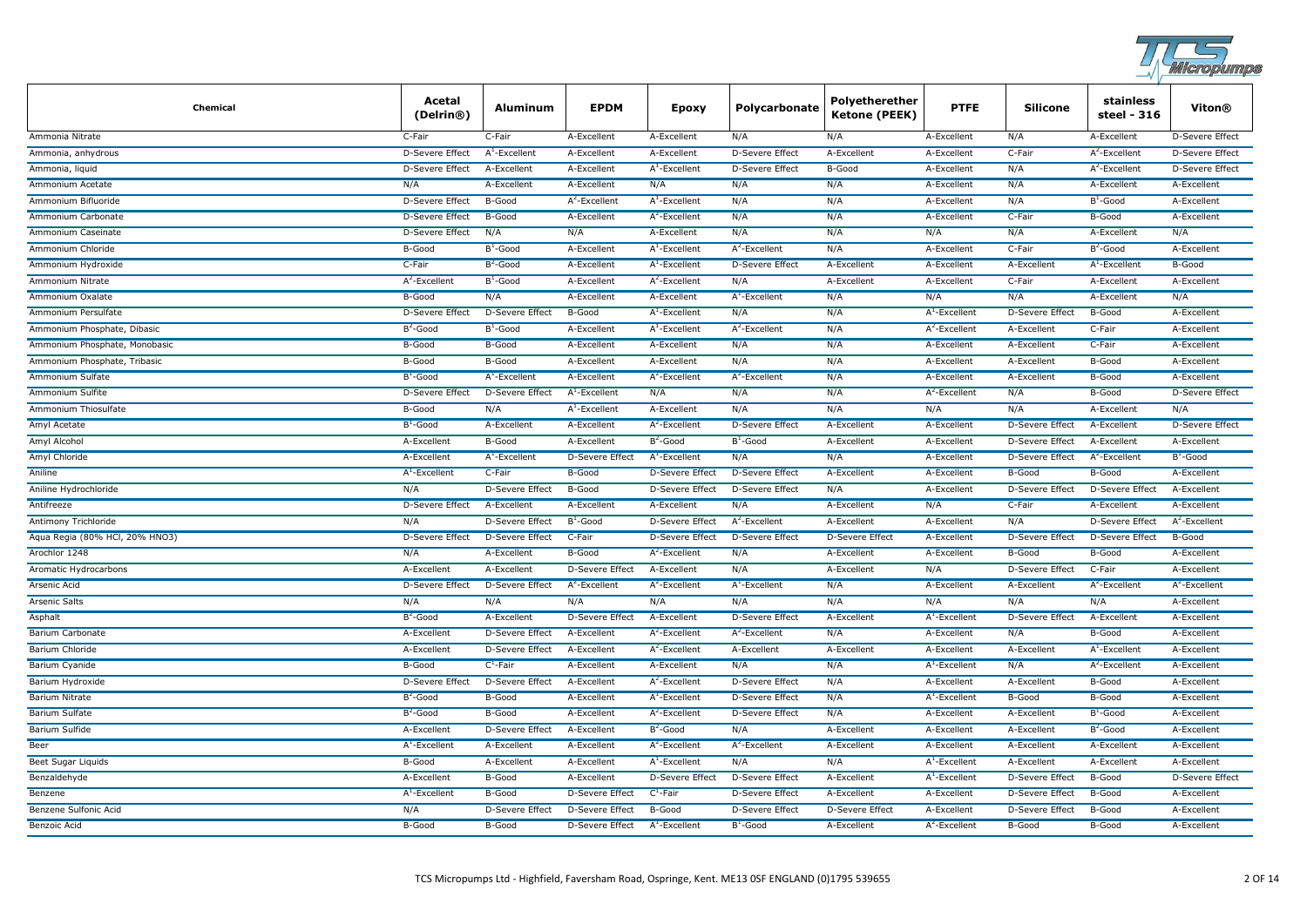

| Chemical                   | Acetal<br>(Delrin <sup>®</sup> ) | <b>Aluminum</b>        | <b>EPDM</b>            | <b>Epoxy</b>              | Polycarbonate          | Polyetherether<br>Ketone (PEEK) | <b>PTFE</b>      | <b>Silicone</b>        | stainless<br>steel - 316 | Viton®                 |
|----------------------------|----------------------------------|------------------------|------------------------|---------------------------|------------------------|---------------------------------|------------------|------------------------|--------------------------|------------------------|
| Benzol                     | A-Excellent                      | $B^1$ -Good            | D-Severe Effect        | $A^1$ -Excellent          | D-Severe Effect        | N/A                             | A-Excellent      | D-Severe Effect        | $A^1$ -Excellent         | A-Excellent            |
| Benzonitrile               | N/A                              | N/A                    | N/A                    | N/A                       | $A^1$ -Excellent       | N/A                             | $A^2$ -Excellent | $A^1$ -Excellent       | <b>D-Severe Effect</b>   | N/A                    |
| Benzyl Chloride            | A-Excellent                      | <b>D-Severe Effect</b> | D-Severe Effect        | N/A                       | N/A                    | N/A                             | N/A              | D-Severe Effect        | $B^1$ -Good              | $A^2$ -Excellent       |
| <b>Bleaching Liguors</b>   | N/A                              | N/A                    | A-Excellent            | <b>D-Severe Effect</b>    | N/A                    | N/A                             | A-Excellent      | B-Good                 | N/A                      | A-Excellent            |
| Borax (Sodium Borate)      | B-Good                           | $B^1$ -Good            | A-Excellent            | $A^1$ -Excellent          | N/A                    | A-Excellent                     | A-Excellent      | B-Good                 | A-Excellent              | A-Excellent            |
| <b>Boric Acid</b>          | A-Excellent                      | D-Severe Effect        | A-Excellent            | $A^1$ -Excellent          | N/A                    | A-Excellent                     | A-Excellent      | A-Excellent            | $A^1$ -Excellent         | A-Excellent            |
| <b>Brewery Slop</b>        | B-Good                           | N/A                    | N/A                    | A-Excellent               | N/A                    | N/A                             | N/A              | N/A                    | A-Excellent              | A-Excellent            |
| <b>Bromine</b>             | <b>D-Severe Effect</b>           | <b>D-Severe Effect</b> | <b>D-Severe Effect</b> | <b>D-Severe Effect</b>    | $C^1$ -Fair            | <b>D-Severe Effect</b>          | A-Excellent      | <b>D-Severe Effect</b> | <b>D-Severe Effect</b>   | A-Excellent            |
| Butadiene                  | A-Excellent                      | A-Excellent            | C-Fair                 | $A^1$ -Excellent          | D-Severe Effect        | N/A                             | $A^2$ -Excellent | D-Severe Effect        | $A^1$ -Excellent         | B-Good                 |
| Butane                     | A-Excellent                      | A-Excellent            | D-Severe Effect        | $A^1$ -Excellent          | D-Severe Effect        | A-Excellent                     | A-Excellent      | <b>D-Severe Effect</b> | $A^2$ -Excellent         | A-Excellent            |
| Butanol (Butyl Alcohol)    | A-Excellent                      | B-Good                 | $A^2$ -Excellent       | D-Severe Effect           | $B^1$ -Good            | A-Excellent                     | $A^2$ -Excellent | B-Good                 | $A^1$ -Excellent         | A-Excellent            |
| Butter                     | A-Excellent                      | A-Excellent            | A-Excellent            | A-Excellent               | N/A                    | N/A                             | A-Excellent      | B-Good                 | A-Excellent              | A-Excellent            |
| Buttermilk                 | A-Excellent                      | A-Excellent            | $A^1$ -Excellent       | $A^1$ -Excellent          | $A^1$ -Excellent       | N/A                             | A-Excellent      | A-Excellent            | A-Excellent              | A-Excellent            |
| <b>Butyl Amine</b>         | $C^1$ -Fair                      | $A^2$ -Excellent       | N/A                    | $B^2$ -Good               | D-Severe Effect        | A-Excellent                     | $A^2$ -Excellent | $B^1$ -Good            | A-Excellent              | <b>D-Severe Effect</b> |
| <b>Butyl Ether</b>         | <b>D-Severe Effect</b>           | $A^1$ -Excellent       | <b>D-Severe Effect</b> | $A^1$ -Excellent          | N/A                    | N/A                             | $A^1$ -Excellent | <b>D-Severe Effect</b> | $A^1$ -Excellent         | <b>D-Severe Effect</b> |
| <b>Butyl Phthalate</b>     | N/A                              | $B^2$ -Good            | $B^2$ -Good            | $B^2$ -Good               | D-Severe Effect        | A-Excellent                     | $A^2$ -Excellent | $A^1$ -Excellent       | $B^2$ -Good              | $C^1$ -Fair            |
| Butylacetate               | A-Excellent                      | A-Excellent            | B-Good                 | $B^1$ -Good               | <b>D-Severe Effect</b> | A-Excellent                     | A-Excellent      | D-Severe Effect        | A-Excellent              | <b>D-Severe Effect</b> |
| <b>Butylene</b>            | A-Excellent                      | A-Excellent            | D-Severe Effect        | $A^1$ -Excellent          | D-Severe Effect        | A-Excellent                     | A-Excellent      | D-Severe Effect        | A-Excellent              | A-Excellent            |
| <b>Butyric Acid</b>        | A-Excellent                      | B-Good                 | B-Good                 | A-Excellent               | D-Severe Effect        | A-Excellent                     | $A^2$ -Excellent | <b>D-Severe Effect</b> | $B^2$ -Good              | $B^1$ -Good            |
| Calcium Bisulfate          | N/A                              | N/A                    | A-Excellent            | A-Excellent               | <b>D-Severe Effect</b> | N/A                             | N/A              | C-Fair                 | A-Excellent              | N/A                    |
| Calcium Bisulfide          | <b>D-Severe Effect</b>           | C-Fair                 | C-Fair                 | A-Excellent               | N/A                    | A-Excellent                     | A-Excellent      | C-Fair                 | B-Good                   | A-Excellent            |
| Calcium Bisulfite          | D-Severe Effect                  | D-Severe Effect        | D-Severe Effect        | A <sup>1</sup> -Excellent | D-Severe Effect        | N/A                             | A-Excellent      | A-Excellent            | A-Excellent              | A-Excellent            |
| Calcium Carbonate          | A-Excellent                      | D-Severe Effect        | A-Excellent            | $A^1$ -Excellent          | $C^2$ -Fair            | A-Excellent                     | A-Excellent      | A-Excellent            | B-Good                   | A-Excellent            |
| Calcium Chlorate           | A-Excellent                      | N/A                    | A-Excellent            | N/A                       | N/A                    | N/A                             | A-Excellent      | N/A                    | N/A                      | A-Excellent            |
| Calcium Chloride           | D-Severe Effect                  | <b>D-Severe Effect</b> | A-Excellent            | $A^1$ -Excellent          | N/A                    | A-Excellent                     | A-Excellent      | A-Excellent            | $B^2$ -Good              | A-Excellent            |
| Calcium Hydroxide          | D-Severe Effect                  | $C^1$ -Fair            | A-Excellent            | $A^1$ -Excellent          | D-Severe Effect        | A-Excellent                     | A-Excellent      | A-Excellent            | B-Good                   | A-Excellent            |
| Calcium Hypochlorite       | D-Severe Effect                  | <b>D-Severe Effect</b> | $B^1$ -Good            | $A^1$ -Excellent          | D-Severe Effect        | A-Excellent                     | A-Excellent      | B-Good                 | $B^1$ -Good              | A-Excellent            |
| Calcium Nitrate            | D-Severe Effect                  | $B^1$ -Good            | $A^2$ -Excellent       | $A^2$ -Excellent          | $A^2$ -Excellent       | A-Excellent                     | $A^2$ -Excellent | $B^1$ -Good            | $B^2$ -Good              | $A^2$ -Excellent       |
| Calcium Oxide              | A-Excellent                      | C-Fair                 | A-Excellent            | A-Excellent               | N/A                    | A-Excellent                     | A-Excellent      | A-Excellent            | A-Excellent              | B-Good                 |
| Calcium Sulfate            | <b>D-Severe Effect</b>           | C-Fair                 | A-Excellent            | $A^2$ -Excellent          | $A^2$ -Excellent       | A-Excellent                     | A-Excellent      | N/A                    | B-Good                   | A-Excellent            |
| Calgon                     | A-Excellent                      | N/A                    | A-Excellent            | A-Excellent               | N/A                    | A-Excellent                     | N/A              | A-Excellent            | A-Excellent              | A-Excellent            |
| Cane Juice                 | A-Excellent                      | B-Good                 | A-Excellent            | A-Excellent               | N/A                    | N/A                             | A-Excellent      | A-Excellent            | A-Excellent              | A-Excellent            |
| Carbolic Acid (Phenol)     | D-Severe Effect                  | A-Excellent            | B-Good                 | C-Fair                    | D-Severe Effect        | <b>D-Severe Effect</b>          | A-Excellent      | <b>D-Severe Effect</b> | B-Good                   | A-Excellent            |
| Carbon Bisulfide           | A-Excellent                      | B-Good                 | <b>D-Severe Effect</b> | A-Excellent               | N/A                    | <b>D-Severe Effect</b>          | N/A              | N/A                    | B-Good                   | A-Excellent            |
| Carbon Dioxide (dry)       | A-Excellent                      | $B^1$ -Good            | B-Good                 | $A^1$ -Excellent          | N/A                    | A-Excellent                     | A-Excellent      | <b>B-Good</b>          | $A^1$ -Excellent         | B-Good                 |
| Carbon Dioxide (wet)       | A-Excellent                      | $A^1$ -Excellent       | B-Good                 | $A^1$ -Excellent          | N/A                    | B-Good                          | A-Excellent      | B-Good                 | $A^1$ -Excellent         | B-Good                 |
| Carbon Disulfide           | $A^1$ -Excellent                 | A-Excellent            | D-Severe Effect        | $C^1$ -Fair               | <b>D-Severe Effect</b> | D-Severe Effect                 | A-Excellent      | N/A                    | B-Good                   | $A^1$ -Excellent       |
| Carbon Monoxide            | A-Excellent                      | A-Excellent            | A-Excellent            | $A^1$ -Excellent          | N/A                    | <b>B-Good</b>                   | A-Excellent      | $A^2$ -Excellent       | A-Excellent              | A-Excellent            |
| Carbon Tetrachloride       | $B^1$ -Good                      | D-Severe Effect        | D-Severe Effect        | $A^1$ -Excellent          | D-Severe Effect        | A-Excellent                     | A-Excellent      | D-Severe Effect        | B-Good                   | A-Excellent            |
| Carbon Tetrachloride (dry) | N/A                              | D-Severe Effect        | $B^1$ -Good            | N/A                       | N/A                    | N/A                             | A-Excellent      | D-Severe Effect        | $B^2$ -Good              | $A^2$ -Excellent       |
| Carbon Tetrachloride (wet) | $A^1$ -Excellent                 | <b>D-Severe Effect</b> | <b>D-Severe Effect</b> | N/A                       | N/A                    | N/A                             | A-Excellent      | <b>D-Severe Effect</b> | $A^2$ -Excellent         | N/A                    |
| Carbonated Water           | A-Excellent                      | A-Excellent            | N/A                    | A-Excellent               | N/A                    | N/A                             | N/A              | N/A                    | A-Excellent              | A-Excellent            |
| Carbonic Acid              | $B^1$ -Good                      | $B^1$ -Good            | B-Good                 | $A^2$ -Excellent          | $A^1$ -Excellent       | A-Excellent                     | A-Excellent      | A-Excellent            | A-Excellent              | A-Excellent            |
| Catsup                     | B-Good                           | D-Severe Effect        | A-Excellent            | A-Excellent               | N/A                    | A-Excellent                     | N/A              | N/A                    | A-Excellent              | A-Excellent            |
|                            |                                  |                        |                        |                           |                        |                                 |                  |                        |                          |                        |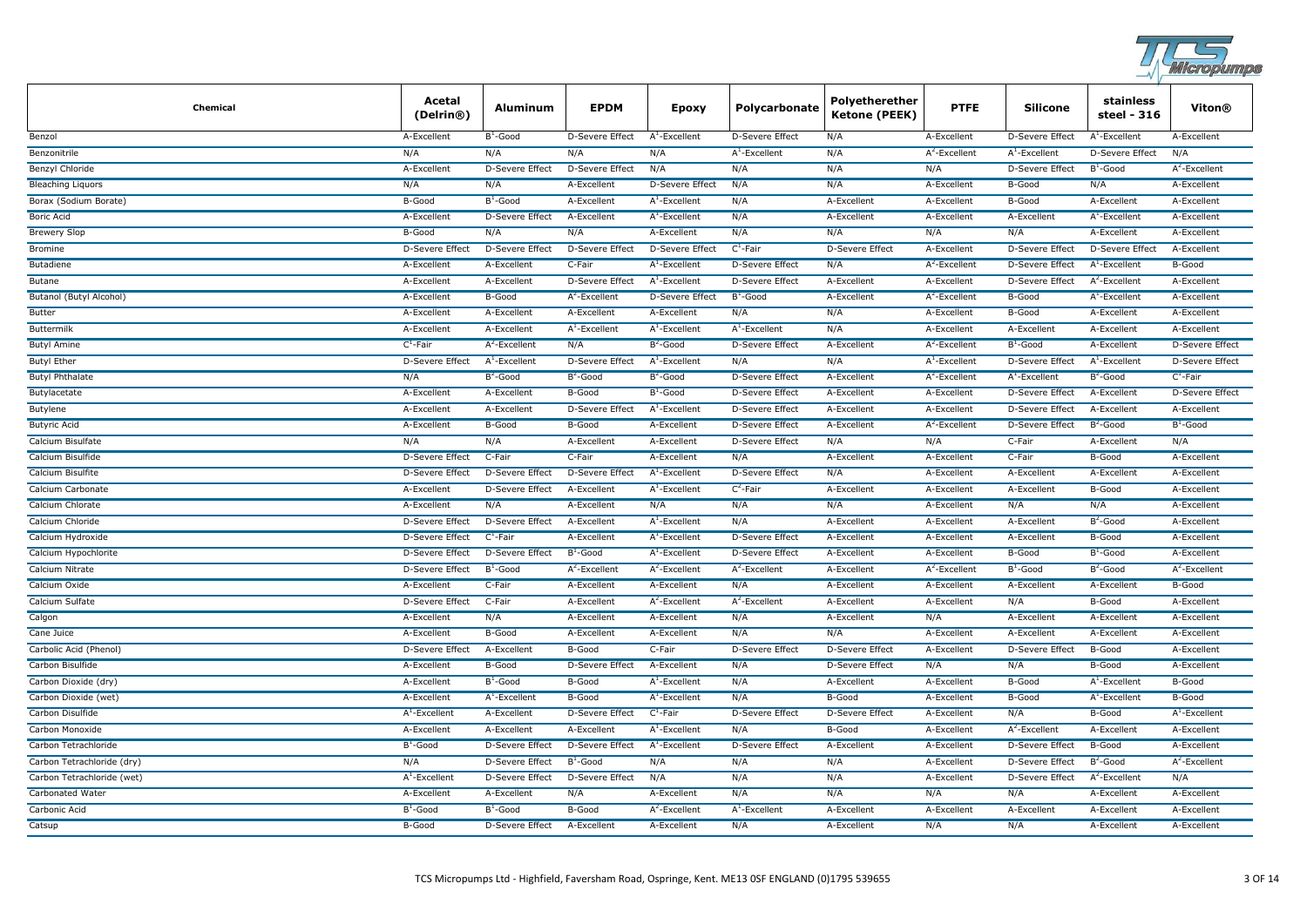

| Chemical                   | Acetal<br>(Delrin®)    | Aluminum               | <b>EPDM</b>            | Epoxy                  | Polycarbonate          | Polyetherether<br><b>Ketone (PEEK)</b> | <b>PTFE</b>            | <b>Silicone</b>        | stainless<br>steel - 316 | Viton®                 |
|----------------------------|------------------------|------------------------|------------------------|------------------------|------------------------|----------------------------------------|------------------------|------------------------|--------------------------|------------------------|
| Chloric Acid               | D-Severe Effect        | D-Severe Effect        | N/A                    | N/A                    | N/A                    | N/A                                    | A-Excellent            | N/A                    | $C^1$ -Fair              | N/A                    |
| <b>Chlorinated Glue</b>    | D-Severe Effect        | N/A                    | B-Good                 | A-Excellent            | N/A                    | N/A                                    | N/A                    | N/A                    | A-Excellent              | A-Excellent            |
| Chlorine (dry)             | D-Severe Effect        | $C^1$ -Fair            | A-Excellent            | D-Severe Effect        | N/A                    | A-Excellent                            | A-Excellent            | D-Severe Effect        | B-Good                   | A-Excellent            |
| Chlorine Water             | <b>D-Severe Effect</b> | <b>D-Severe Effect</b> | C-Fair                 | $A^1$ -Excellent       | N/A                    | <b>D-Severe Effect</b>                 | A-Excellent            | <b>D-Severe Effect</b> | C-Fair                   | A-Excellent            |
| Chlorine, Anhydrous Liquid | $A^1$ -Excellent       | <b>D-Severe Effect</b> | B-Good                 | $C^1$ -Fair            | C-Fair                 | D-Severe Effect                        | A-Excellent            | <b>D-Severe Effect</b> | C-Fair                   | A-Excellent            |
| Chloroacetic Acid          | D-Severe Effect        | D-Severe Effect        | B-Good                 | $C^1$ -Fair            | <b>D-Severe Effect</b> | A-Excellent                            | A-Excellent            | D-Severe Effect        | $A^1$ -Excellent         | D-Severe Effect        |
| Chlorobenzene (Mono)       | D-Severe Effect        | A-Excellent            | D-Severe Effect        | $C^1$ -Fair            | <b>D-Severe Effect</b> | A-Excellent                            | B-Good                 | <b>D-Severe Effect</b> | B-Good                   | A-Excellent            |
| Chlorobromomethane         | N/A                    | N/A                    | B-Good                 | N/A                    | N/A                    | N/A                                    | A-Excellent            | D-Severe Effect        | N/A                      | A-Excellent            |
| Chloroform                 | A-Excellent            | $B^1$ -Good            | <b>D-Severe Effect</b> | $C^1$ -Fair            | <b>D-Severe Effect</b> | A-Excellent                            | $A^1$ -Excellent       | <b>D-Severe Effect</b> | A-Excellent              | A-Excellent            |
| Chlorosulfonic Acid        | D-Severe Effect        | C-Fair                 | <b>D-Severe Effect</b> | $C^1$ -Fair            | $C^1$ -Fair            | A-Excellent                            | A-Excellent            | D-Severe Effect        | $B^2$ -Good              | <b>D-Severe Effect</b> |
| Chocolate Syrup            | A-Excellent            | A-Excellent            | A-Excellent            | A-Excellent            | A-Excellent            | N/A                                    | A-Excellent            | N/A                    | A-Excellent              | A-Excellent            |
| Chromic Acid 10%           | D-Severe Effect        | <b>D-Severe Effect</b> | C-Fair                 | <b>D-Severe Effect</b> | B-Good                 | <b>D-Severe Effect</b>                 | A-Excellent            | C-Fair                 | B-Good                   | B-Good                 |
| Chromic Acid 30%           | D-Severe Effect        | D-Severe Effect        | B-Good                 | D-Severe Effect        | C-Fair                 | A-Excellent                            | A-Excellent            | C-Fair                 | $B2$ -Good               | A-Excellent            |
| Chromic Acid 5%            | D-Severe Effect        | C-Fair                 | A-Excellent            | D-Severe Effect        | B-Good                 | A-Excellent                            | A-Excellent            | C-Fair                 | A-Excellent              | A-Excellent            |
| Chromic Acid 50%           | <b>D-Severe Effect</b> | <b>D-Severe Effect</b> | B-Good                 | <b>D-Severe Effect</b> | <b>D-Severe Effect</b> | <b>D-Severe Effect</b>                 | A-Excellent            | C-Fair                 | $B^2$ -Good              | A-Excellent            |
| Chromium Salts             | N/A                    | N/A                    | N/A                    | N/A                    | N/A                    | N/A                                    | N/A                    | N/A                    | N/A                      | N/A                    |
| Cider                      | A-Excellent            | B-Good                 | A-Excellent            | A-Excellent            | A-Excellent            | N/A                                    | N/A                    | $B^1$ -Good            | A-Excellent              | A-Excellent            |
| Citric Acid                | $B^1$ -Good            | C-Fair                 | A-Excellent            | $A^1$ -Excellent       | $A^1$ -Excellent       | A-Excellent                            | A-Excellent            | A-Excellent            | $A^2$ -Excellent         | A-Excellent            |
| <b>Citric Oils</b>         | B-Good                 | C-Fair                 | B-Good                 | A-Excellent            | N/A                    | A-Excellent                            | N/A                    | N/A                    | A-Excellent              | A-Excellent            |
| Cloroxr (Bleach)           | <b>D-Severe Effect</b> | A-Excellent            | B-Good                 | <b>D-Severe Effect</b> | N/A                    | B-Good                                 | A-Excellent            | N/A                    | A-Excellent              | A-Excellent            |
| Coffee                     | A-Excellent            | A-Excellent            | A-Excellent            | A-Excellent            | N/A                    | N/A                                    | N/A                    | A-Excellent            | A-Excellent              | A-Excellent            |
| Copper Chloride            | A-Excellent            | N/A                    | A-Excellent            | A-Excellent            | N/A                    | A-Excellent                            | A-Excellent            | $A^1$ -Excellent       | <b>D-Severe Effect</b>   | A-Excellent            |
| Copper Cyanide             | A-Excellent            | <b>D-Severe Effect</b> | A-Excellent            | $B^1$ -Good            | <b>D-Severe Effect</b> | A-Excellent                            | A-Excellent            | A-Excellent            | B-Good                   | A-Excellent            |
| Copper Fluoborate          | B-Good                 | N/A                    | N/A                    | A-Excellent            | N/A                    | N/A                                    | N/A                    | N/A                    | <b>D-Severe Effect</b>   | A-Excellent            |
| <b>Copper Nitrate</b>      | A-Excellent            | <b>D-Severe Effect</b> | N/A                    | $A^1$ -Excellent       | <b>D-Severe Effect</b> | A-Excellent                            | A-Excellent            | N/A                    | $A^2$ -Excellent         | A-Excellent            |
| Copper Sulfate > 5%        | D-Severe Effect        | D-Severe Effect        | A-Excellent            | A-Excellent            | $A1$ -Excellent        | A-Excellent                            | A-Excellent            | A-Excellent            | B-Good                   | A-Excellent            |
| Copper Sulfate 5%          | D-Severe Effect        | <b>D-Severe Effect</b> | A-Excellent            | A-Excellent            | $A^T$ -Excellent       | A-Excellent                            | A-Excellent            | A-Excellent            | B-Good                   | A-Excellent            |
| Cream                      | A-Excellent            | A-Excellent            | N/A                    | A-Excellent            | N/A                    | N/A                                    | A-Excellent            | N/A                    | A-Excellent              | A-Excellent            |
| Cresols                    | D-Severe Effect        | A-Excellent            | D-Severe Effect        | $A^1$ -Excellent       | D-Severe Effect        | A-Excellent                            | N/A                    | <b>D-Severe Effect</b> | A-Excellent              | A-Excellent            |
| Cresylic Acid              | D-Severe Effect        | $B^2$ -Good            | <b>D-Severe Effect</b> | <b>D-Severe Effect</b> | <b>D-Severe Effect</b> | A-Excellent                            | A-Excellent            | D-Severe Effect        | A-Excellent              | A-Excellent            |
| Cupric Acid                | N/A                    | D-Severe Effect        | $A^2$ -Excellent       | $A^2$ -Excellent       | $A^1$ -Excellent       | N/A                                    | A-Excellent            | $A^1$ -Excellent       | $B^2$ -Good              | $A^2$ -Excellent       |
| Cyanic Acid                | D-Severe Effect        | N/A                    | N/A                    | $A^1$ -Excellent       | N/A                    | N/A                                    | A-Excellent            | $A^1$ -Excellent       | A-Excellent              | A-Excellent            |
| Cyclohexane                | $A^1$ -Excellent       | A-Excellent            | <b>D-Severe Effect</b> | $A^2$ -Excellent       | B-Good                 | A-Excellent                            | A-Excellent            | D-Severe Effect        | A-Excellent              | A-Excellent            |
| Cyclohexanone              | A-Excellent            | A-Excellent            | B-Good                 | C-Fair                 | <b>D-Severe Effect</b> | A-Excellent                            | A-Excellent            | D-Severe Effect        | $A^2$ -Excellent         | <b>D-Severe Effect</b> |
| Detergents                 | $A^1$ -Excellent       | B-Good                 | A-Excellent            | $A^1$ -Excellent       | $A^1$ -Excellent       | A-Excellent                            | A-Excellent            | A-Excellent            | $A^1$ -Excellent         | A-Excellent            |
| Diacetone Alcohol          | N/A                    | $A^1$ -Excellent       | A-Excellent            | A-Excellent            | <b>D-Severe Effect</b> | N/A                                    | A-Excellent            | <b>D-Severe Effect</b> | B-Good                   | <b>D-Severe Effect</b> |
| Dichlorobenzene            | N/A                    | $B^1$ -Good            | D-Severe Effect        | A-Excellent            | D-Severe Effect        | A-Excellent                            | A-Excellent            | <b>D-Severe Effect</b> | $B^1$ -Good              | C-Fair                 |
| Dichloroethane             | $A^1$ -Excellent       | $B^1$ -Good            | N/A                    | <b>D-Severe Effect</b> | <b>D-Severe Effect</b> | A-Excellent                            | $A^1$ -Excellent       | N/A                    | B-Good                   | C-Fair                 |
| <b>Diesel Fuel</b>         | A-Excellent            | $A^1$ -Excellent       | <b>D-Severe Effect</b> | A-Excellent            | $A^2$ -Excellent       | A-Excellent                            | A-Excellent            | <b>D-Severe Effect</b> | $A^1$ -Excellent         | A-Excellent            |
| Diethyl Ether              | N/A                    | B-Good                 | D-Severe Effect        | D-Severe Effect        | D-Severe Effect        | A-Excellent                            | A-Excellent            | D-Severe Effect        | $B^2$ -Good              | D-Severe Effect        |
| Diethylamine               | B-Good                 | B-Good                 | B-Good                 | A-Excellent            | <b>D-Severe Effect</b> | A-Excellent                            | <b>D-Severe Effect</b> | B-Good                 | A-Excellent              | A-Excellent            |
| Diethylene Glycol          | $A^1$ -Excellent       | $B^1$ -Good            | $A^2$ -Excellent       | C-Fair                 | $B^1$ -Good            | N/A                                    | $A^2$ -Excellent       | $B^1$ -Good            | A-Excellent              | $A^2$ -Excellent       |
| Dimethyl Aniline           | <b>D-Severe Effect</b> | $A^2$ -Excellent       | $B^2$ -Good            | $A^1$ -Excellent       | <b>D-Severe Effect</b> | N/A                                    | A-Excellent            | <b>D-Severe Effect</b> | $B^2$ -Good              | <b>D-Severe Effect</b> |
| Dimethyl Formamide         | <b>D-Severe Effect</b> | $A^1$ -Excellent       | B-Good                 | <b>D-Severe Effect</b> | D-Severe Effect        | A-Excellent                            | A-Excellent            | C-Fair                 | B-Good                   | C-Fair                 |
|                            |                        |                        |                        |                        |                        |                                        |                        |                        |                          |                        |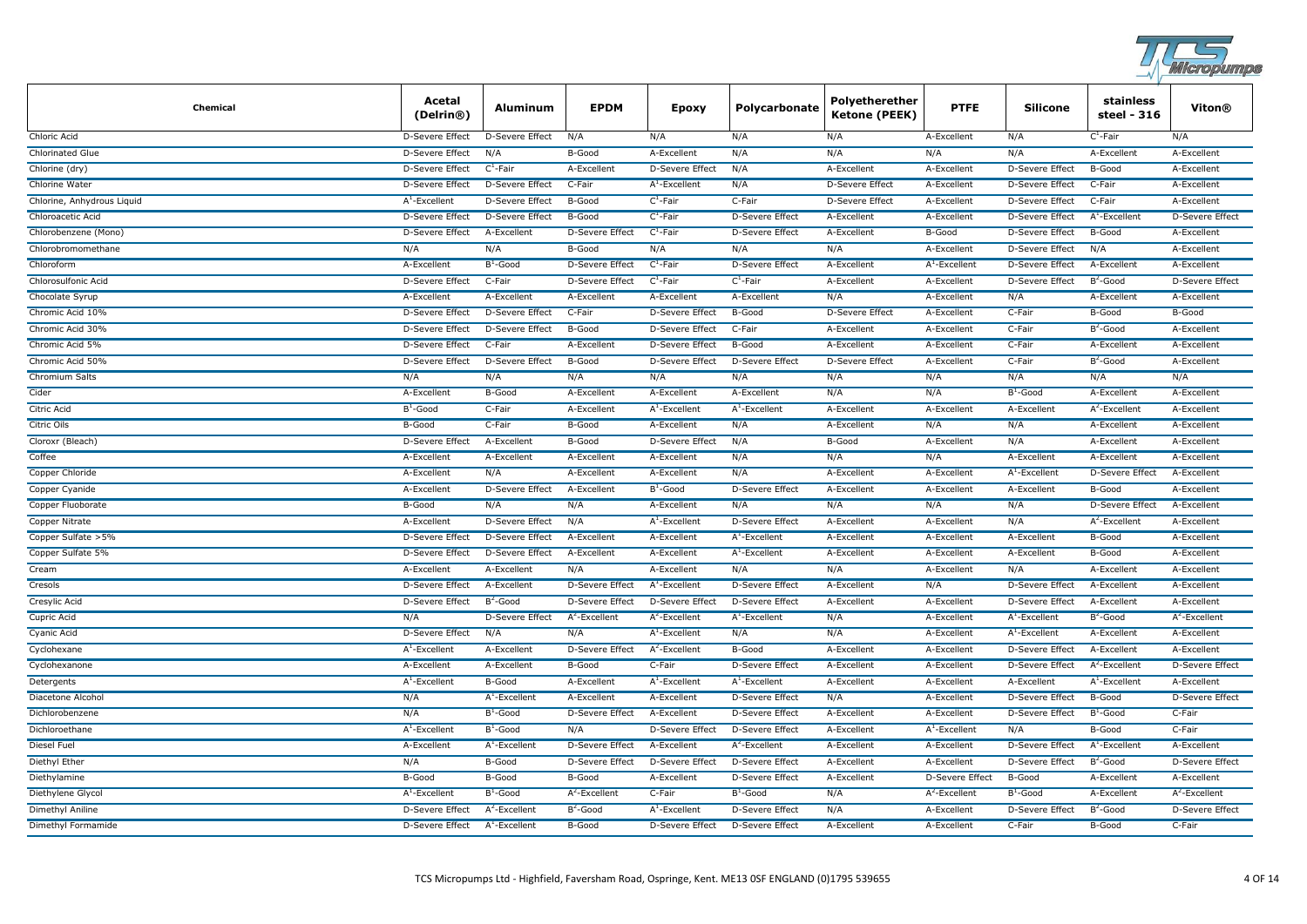

| Chemical                        | Acetal<br>(Delrin®)    | Aluminum               | <b>EPDM</b>            | Epoxy                  | Polycarbonate          | Polyetherether<br><b>Ketone (PEEK)</b> | <b>PTFE</b>            | <b>Silicone</b>        | stainless<br>steel - 316 | Viton®                 |
|---------------------------------|------------------------|------------------------|------------------------|------------------------|------------------------|----------------------------------------|------------------------|------------------------|--------------------------|------------------------|
| Diphenyl                        | N/A                    | $B^2$ -Good            | D-Severe Effect        | N/A                    | N/A                    | N/A                                    | A-Excellent            | D-Severe Effect        | B-Good                   | $A^2$ -Excellent       |
| Diphenyl Oxide                  | D-Severe Effect        | $B^1$ -Good            | D-Severe Effect        | A-Excellent            | N/A                    | N/A                                    | $A^1$ -Excellent       | C-Fair                 | A-Excellent              | A-Excellent            |
| Dyes                            | C-Fair                 | B-Good                 | N/A                    | A-Excellent            | N/A                    | N/A                                    | N/A                    | N/A                    | A-Excellent              | A-Excellent            |
| Epsom Salts (Magnesium Sulfate) | B-Good                 | $B^1$ -Good            | A-Excellent            | A-Excellent            | $A^1$ -Excellent       | A-Excellent                            | A-Excellent            | A-Excellent            | B-Good                   | A-Excellent            |
| Ethane                          | $A^1$ -Excellent       | N/A                    | D-Severe Effect        | $A^1$ -Excellent       | N/A                    | B-Good                                 | A-Excellent            | D-Severe Effect        | $A^1$ -Excellent         | A-Excellent            |
| Ethanol                         | $A^1$ -Excellent       | B-Good                 | A-Excellent            | $A^2$ -Excellent       | $B^2$ -Good            | A-Excellent                            | A-Excellent            | B-Good                 | A-Excellent              | A-Excellent            |
| Ethanolamine                    | D-Severe Effect        | B-Good                 | B-Good                 | $A^1$ -Excellent       | N/A                    | N/A                                    | $A^1$ -Excellent       | B-Good                 | A-Excellent              | <b>D-Severe Effect</b> |
| Ether                           | $A^1$ -Excellent       | $B^1$ -Good            | C-Fair                 | $A^1$ -Excellent       | N/A                    | A-Excellent                            | A-Excellent            | D-Severe Effect        | A-Excellent              | C-Fair                 |
| <b>Ethyl Acetate</b>            | A-Excellent            | $A^2$ -Excellent       | B-Good                 | A-Excellent            | <b>D-Severe Effect</b> | A-Excellent                            | A-Excellent            | B-Good                 | B-Good                   | <b>D-Severe Effect</b> |
| <b>Ethyl Benzoate</b>           | N/A                    | N/A                    | N/A                    | N/A                    | <b>D-Severe Effect</b> | N/A                                    | A-Excellent            | <b>D-Severe Effect</b> | N/A                      | $A^1$ -Excellent       |
| <b>Ethyl Chloride</b>           | $A^1$ -Excellent       | B-Good                 | A-Excellent            | <b>D-Severe Effect</b> | <b>D-Severe Effect</b> | A-Excellent                            | A-Excellent            | <b>D-Severe Effect</b> | A-Excellent              | A-Excellent            |
| <b>Ethyl Ether</b>              | $A^1$ -Excellent       | $B^1$ -Good            | <b>D-Severe Effect</b> | $A^2$ -Excellent       | N/A                    | N/A                                    | A-Excellent            | D-Severe Effect        | B-Good                   | <b>D-Severe Effect</b> |
| <b>Ethyl Sulfate</b>            | N/A                    | N/A                    | N/A                    | $A1$ -Excellent        | N/A                    | N/A                                    | A-Excellent            | N/A                    | D-Severe Effect          | A-Excellent            |
| Ethylene Bromide                | N/A                    | B-Good                 | C-Fair                 | N/A                    | <b>D-Severe Effect</b> | N/A                                    | A-Excellent            | <b>D-Severe Effect</b> | A-Excellent              | A-Excellent            |
| <b>Ethylene Chloride</b>        | $A^1$ -Excellent       | B-Good                 | <b>D-Severe Effect</b> | <b>D-Severe Effect</b> | <b>D-Severe Effect</b> | A-Excellent                            | A-Excellent            | <b>D-Severe Effect</b> | B-Good                   | B-Good                 |
| Ethylene Chlorohydrin           | <b>D-Severe Effect</b> | B-Good                 | B-Good                 | <b>D-Severe Effect</b> | <b>D-Severe Effect</b> | A-Excellent                            | A-Excellent            | C-Fair                 | B-Good                   | A-Excellent            |
| Ethylene Diamine                | D-Severe Effect        | $B^1$ -Good            | A-Excellent            | $A^1$ -Excellent       | $A^2$ -Excellent       | A-Excellent                            | A-Excellent            | A-Excellent            | B-Good                   | B-Good                 |
| Ethylene Dichloride             | $B^1$ -Good            | $A^1$ -Excellent       | C-Fair                 | D-Severe Effect        | D-Severe Effect        | A-Excellent                            | A-Excellent            | D-Severe Effect        | B-Good                   | A-Excellent            |
| Ethylene Glycol                 | B-Good                 | A-Excellent            | A-Excellent            | A-Excellent            | $B^1$ -Good            | A-Excellent                            | A-Excellent            | A-Excellent            | B-Good                   | A-Excellent            |
| <b>Ethylene Oxide</b>           | D-Severe Effect        | <b>D-Severe Effect</b> | C-Fair                 | <b>D-Severe Effect</b> | $C^1$ -Fair            | A-Excellent                            | A-Excellent            | D-Severe Effect        | B-Good                   | D-Severe Effect        |
| Fatty Acids                     | A-Excellent            | A-Excellent            | <b>D-Severe Effect</b> | A-Excellent            | $B^1$ -Good            | A-Excellent                            | A-Excellent            | C-Fair                 | A-Excellent              | A-Excellent            |
| <b>Ferric Chloride</b>          | D-Severe Effect        | <b>D-Severe Effect</b> | A-Excellent            | A-Excellent            | $A^2$ -Excellent       | B-Good                                 | A-Excellent            | <b>B-Good</b>          | D-Severe Effect          | A-Excellent            |
| <b>Ferric Nitrate</b>           | D-Severe Effect        | D-Severe Effect        | A-Excellent            | A-Excellent            | $A^1$ -Excellent       | A-Excellent                            | A-Excellent            | C-Fair                 | B-Good                   | A-Excellent            |
| Ferric Sulfate                  | D-Severe Effect        | <b>D-Severe Effect</b> | A-Excellent            | A-Excellent            | $A^1$ -Excellent       | A-Excellent                            | A-Excellent            | B-Good                 | A-Excellent              | A-Excellent            |
| Ferrous Chloride                | D-Severe Effect        | <b>D-Severe Effect</b> | N/A                    | A-Excellent            | D-Severe Effect        | A-Excellent                            | A-Excellent            | N/A                    | <b>D-Severe Effect</b>   | A-Excellent            |
| <b>Ferrous Sulfate</b>          | D-Severe Effect        | $B^1$ -Good            | A-Excellent            | A-Excellent            | $A^1$ -Excellent       | A-Excellent                            | A-Excellent            | N/A                    | B-Good                   | B-Good                 |
| Fluoboric Acid                  | $A^1$ -Excellent       | <b>D-Severe Effect</b> | $A^2$ -Excellent       | D-Severe Effect        | N/A                    | N/A                                    | A-Excellent            | N/A                    | B-Good                   | B-Good                 |
| Fluorine                        | <b>D-Severe Effect</b> | A-Excellent            | $A^1$ -Excellent       | $A^1$ -Excellent       | C-Fair                 | <b>D-Severe Effect</b>                 | <b>D-Severe Effect</b> | <b>D-Severe Effect</b> | A-Excellent              | C-Fair                 |
| <b>Fluosilicic Acid</b>         | $A^1$ -Excellent       | <b>D-Severe Effect</b> | $A^2$ -Excellent       | C-Fair                 | $A^1$ -Excellent       | N/A                                    | A-Excellent            | N/A                    | B-Good                   | $B^1$ -Good            |
| Formaldehyde 100%               | A-Excellent            | A-Excellent            | A-Excellent            | A-Excellent            | $A^2$ -Excellent       | A-Excellent                            | A-Excellent            | B-Good                 | A-Excellent              | <b>D-Severe Effect</b> |
| Formaldehyde 40%                | $A^2$ -Excellent       | B-Good                 | A-Excellent            | $A^2$ -Excellent       | $A^1$ -Excellent       | A-Excellent                            | A-Excellent            | N/A                    | A-Excellent              | A-Excellent            |
| Formic Acid                     | $A^2$ -Excellent       | A-Excellent            | A-Excellent            | $C^1$ -Fair            | $A^1$ -Excellent       | C-Fair                                 | A-Excellent            | <b>B-Good</b>          | $A^1$ -Excellent         | C-Fair                 |
| Freon 113                       | A-Excellent            | N/A                    | <b>D-Severe Effect</b> | A-Excellent            | $B^1$ -Good            | A-Excellent                            | A-Excellent            | <b>D-Severe Effect</b> | N/A                      | B-Good                 |
| Freon 12                        | B-Good                 | $B^1$ -Good            | B-Good                 | $A^2$ -Excellent       | N/A                    | A-Excellent                            | A-Excellent            | D-Severe Effect        | B-Good                   | B-Good                 |
| Freon 22                        | A-Excellent            | <b>D-Severe Effect</b> | A-Excellent            | A-Excellent            | N/A                    | A-Excellent                            | A-Excellent            | D-Severe Effect        | A-Excellent              | D-Severe Effect        |
| Freon TF                        | A-Excellent            | <b>D-Severe Effect</b> | <b>D-Severe Effect</b> | A-Excellent            | N/A                    | A-Excellent                            | A-Excellent            | D-Severe Effect        | A-Excellent              | B-Good                 |
| Freonr 11                       | D-Severe Effect        | D-Severe Effect        | D-Severe Effect        | A-Excellent            | N/A                    | A-Excellent                            | A-Excellent            | D-Severe Effect        | A-Excellent              | B-Good                 |
| Fruit Juice                     | D-Severe Effect        | A-Excellent            | N/A                    | A-Excellent            | N/A                    | A-Excellent                            | A-Excellent            | N/A                    | A-Excellent              | A-Excellent            |
| <b>Fuel Oils</b>                | A-Excellent            | $C^1$ -Fair            | <b>D-Severe Effect</b> | $A^1$ -Excellent       | $B^1$ -Good            | A-Excellent                            | B-Good                 | <b>D-Severe Effect</b> | A-Excellent              | A-Excellent            |
| Furan Resin                     | D-Severe Effect        | A-Excellent            | C-Fair                 | $A^1$ -Excellent       | N/A                    | N/A                                    | A-Excellent            | D-Severe Effect        | A-Excellent              | D-Severe Effect        |
| Furfural                        | A-Excellent            | $A^1$ -Excellent       | <b>D-Severe Effect</b> | $A^1$ -Excellent       | <b>D-Severe Effect</b> | N/A                                    | A-Excellent            | <b>D-Severe Effect</b> | B-Good                   | <b>D-Severe Effect</b> |
| <b>Gallic Acid</b>              | N/A                    | <b>D-Severe Effect</b> | B-Good                 | N/A                    | N/A                    | N/A                                    | B-Good                 | <b>D-Severe Effect</b> | B-Good                   | A-Excellent            |
| Gasoline (high-aromatic)        | B-Good                 | <b>D-Severe Effect</b> | D-Severe Effect        | A-Excellent            | A-Excellent            | N/A                                    | B-Good                 | D-Severe Effect        | A-Excellent              | A-Excellent            |
| Gasoline, leaded, ref.          | A-Excellent            | A-Excellent            | <b>D-Severe Effect</b> | $A^2$ -Excellent       | $A^2$ -Excellent       | A-Excellent                            | A-Excellent            | <b>D-Severe Effect</b> | $A^2$ -Excellent         | $A^1$ -Excellent       |
|                                 |                        |                        |                        |                        |                        |                                        |                        |                        |                          |                        |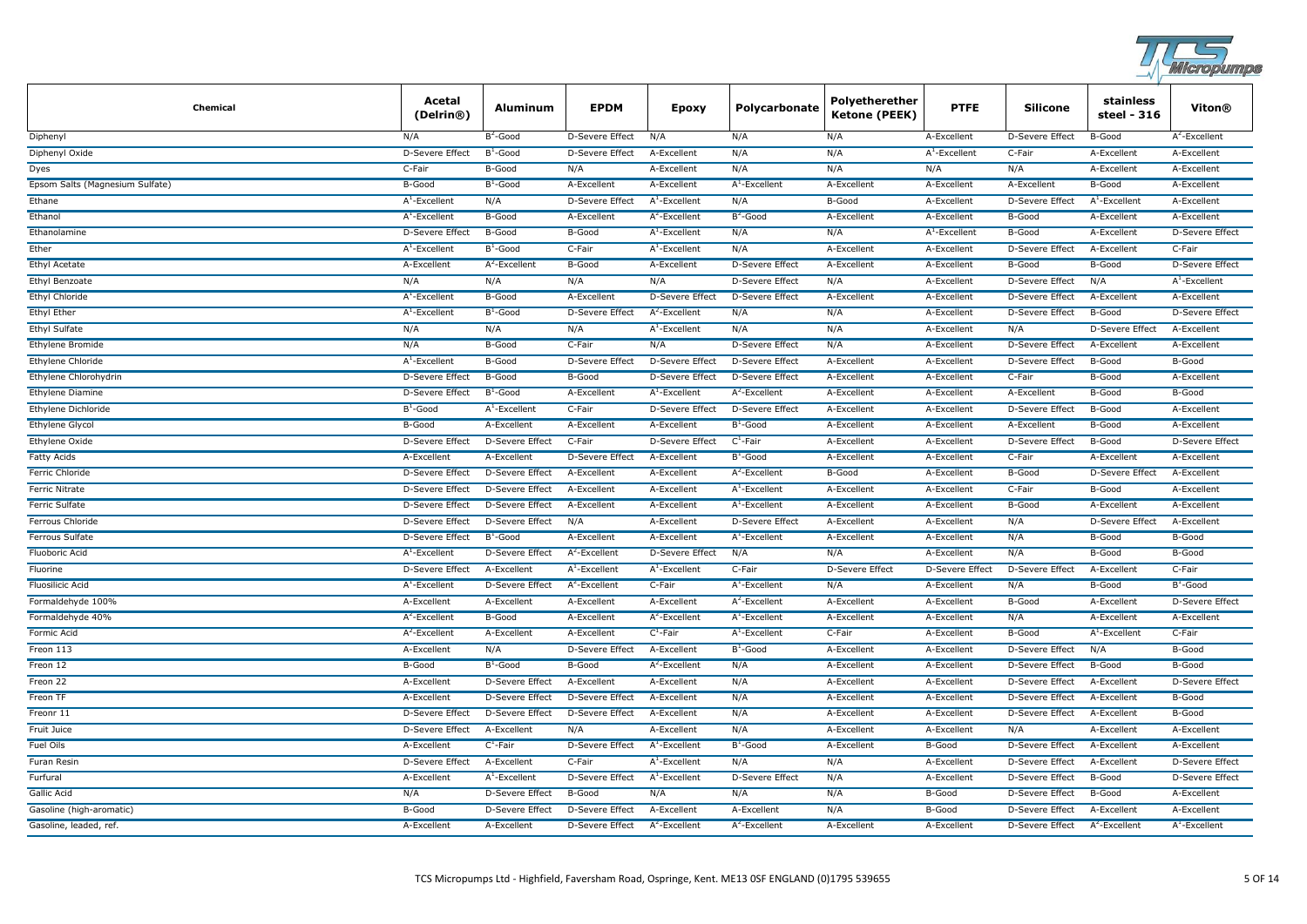

| <b>Chemical</b>            | Acetal<br>(Delrin®)    | Aluminum               | <b>EPDM</b>            | <b>Epoxy</b>           | Polycarbonate          | Polyetherether<br>Ketone (PEEK) | <b>PTFE</b>            | <b>Silicone</b>        | stainless<br>steel - 316 | Viton®                 |
|----------------------------|------------------------|------------------------|------------------------|------------------------|------------------------|---------------------------------|------------------------|------------------------|--------------------------|------------------------|
| Gasoline, unleaded         | A-Excellent            | $A^2$ -Excellent       | D-Severe Effect        | $A^2$ -Excellent       | $A^2$ -Excellent       | N/A                             | A-Excellent            | D-Severe Effect        | $A^2$ -Excellent         | $A^1$ -Excellent       |
| Gelatin                    | B-Good                 | A-Excellent            | A-Excellent            | B-Good                 | N/A                    | A-Excellent                     | A-Excellent            | A-Excellent            | $A^2$ -Excellent         | A-Excellent            |
| Glucose                    | A-Excellent            | A-Excellent            | A-Excellent            | B-Good                 | $A^1$ -Excellent       | N/A                             | A-Excellent            | A-Excellent            | A-Excellent              | A-Excellent            |
| Glue, P.V.A.               | A-Excellent            | A-Excellent            | A-Excellent            | A-Excellent            | N/A                    | N/A                             | A-Excellent            | A-Excellent            | $A2$ -Excellent          | B-Good                 |
| Glycerin                   | A-Excellent            | A-Excellent            | A-Excellent            | A-Excellent            | $A^2$ -Excellent       | A-Excellent                     | A-Excellent            | A-Excellent            | A-Excellent              | A-Excellent            |
| Glycolic Acid              | A-Excellent            | N/A                    | A-Excellent            | A-Excellent            | N/A                    | N/A                             | A-Excellent            | A-Excellent            | A-Excellent              | A-Excellent            |
| Gold Monocyanide           | A-Excellent            | N/A                    | N/A                    | A-Excellent            | N/A                    | N/A                             | <b>D-Severe Effect</b> | N/A                    | A-Excellent              | A-Excellent            |
| Grape Juice                | A-Excellent            | N/A                    | A-Excellent            | A-Excellent            | N/A                    | N/A                             | A-Excellent            | A-Excellent            | A-Excellent              | A-Excellent            |
| Grease                     | <b>D-Severe Effect</b> | N/A                    | <b>D-Severe Effect</b> | A-Excellent            | N/A                    | N/A                             | A-Excellent            | <b>D-Severe Effect</b> | A-Excellent              | A-Excellent            |
| Heptane                    | A-Excellent            | A-Excellent            | D-Severe Effect        | A-Excellent            | B-Good                 | A-Excellent                     | A-Excellent            | <b>D-Severe Effect</b> | A-Excellent              | A-Excellent            |
| Hexane                     | A-Excellent            | A-Excellent            | D-Severe Effect        | A-Excellent            | D-Severe Effect        | A-Excellent                     | A-Excellent            | <b>D-Severe Effect</b> | A-Excellent              | A-Excellent            |
| Honey                      | A-Excellent            | A-Excellent            | A-Excellent            | A-Excellent            | $A^1$ -Excellent       | N/A                             | A-Excellent            | A-Excellent            | A-Excellent              | A-Excellent            |
| Hydraulic Oil (Petro)      | B-Good                 | A-Excellent            | D-Severe Effect        | A-Excellent            | N/A                    | A-Excellent                     | A-Excellent            | B-Good                 | A-Excellent              | A-Excellent            |
| Hydraulic Oil (Synthetic)  | N/A                    | A-Excellent            | A-Excellent            | A-Excellent            | N/A                    | A-Excellent                     | A-Excellent            | B-Good                 | A-Excellent              | A-Excellent            |
| Hydrazine                  | B-Good                 | N/A                    | A-Excellent            | A-Excellent            | <b>D-Severe Effect</b> | A-Excellent                     | A-Excellent            | B-Good                 | A-Excellent              | A-Excellent            |
| Hydrobromic Acid 100%      | D-Severe Effect        | D-Severe Effect        | A-Excellent            | <b>D-Severe Effect</b> | N/A                    | <b>D-Severe Effect</b>          | A-Excellent            | <b>D-Severe Effect</b> | D-Severe Effect          | A-Excellent            |
| Hydrobromic Acid 20%       | C-Fair                 | <b>D-Severe Effect</b> | A-Excellent            | $B^1$ -Good            | N/A                    | <b>D-Severe Effect</b>          | N/A                    | <b>D-Severe Effect</b> | D-Severe Effect          | A-Excellent            |
| Hydrochloric Acid 100%     | C-Fair                 | <b>D-Severe Effect</b> | D-Severe Effect        | N/A                    | D-Severe Effect        | A-Excellent                     | A-Excellent            | <b>D-Severe Effect</b> | D-Severe Effect          | A-Excellent            |
| Hydrochloric Acid 20%      | C-Fair                 | <b>D-Severe Effect</b> | A-Excellent            | $A^1$ -Excellent       | $B^1$ -Good            | A-Excellent                     | A-Excellent            | <b>D-Severe Effect</b> | <b>D-Severe Effect</b>   | A-Excellent            |
| Hydrochloric Acid 37%      | C-Fair                 | <b>D-Severe Effect</b> | C-Fair                 | A-Excellent            | <b>D-Severe Effect</b> | A-Excellent                     | A-Excellent            | B-Good                 | <b>D-Severe Effect</b>   | A-Excellent            |
| Hydrochloric Acid, Dry Gas | N/A                    | <b>D-Severe Effect</b> | N/A                    | A-Excellent            | N/A                    | A-Excellent                     | A-Excellent            | N/A                    | D-Severe Effect          | N/A                    |
| Hydrocyanic Acid           | B-Good                 | A-Excellent            | B-Good                 | A-Excellent            | N/A                    | A-Excellent                     | A-Excellent            | C-Fair                 | A-Excellent              | A-Excellent            |
| Hydrocyanic Acid (Gas 10%) | C-Fair                 | N/A                    | A-Excellent            | N/A                    | $B^1$ -Good            | A-Excellent                     | A-Excellent            | <b>D-Severe Effect</b> | N/A                      | A-Excellent            |
| Hydrofluoric Acid 100%     | D-Severe Effect        | <b>D-Severe Effect</b> | D-Severe Effect        | N/A                    | D-Severe Effect        | D-Severe Effect                 | A-Excellent            | <b>D-Severe Effect</b> | $B^1$ -Good              | B-Good                 |
| Hydrofluoric Acid 20%      | D-Severe Effect        | <b>D-Severe Effect</b> | D-Severe Effect        | A-Excellent            | D-Severe Effect        | <b>D-Severe Effect</b>          | A-Excellent            | <b>D-Severe Effect</b> | D-Severe Effect          | A-Excellent            |
| Hydrofluoric Acid 50%      | D-Severe Effect        | D-Severe Effect        | D-Severe Effect        | $C^2$ -Fair            | D-Severe Effect        | D-Severe Effect                 | A-Excellent            | D-Severe Effect        | D-Severe Effect          | <b>B-Good</b>          |
| Hydrofluoric Acid 75%      | D-Severe Effect        | <b>D-Severe Effect</b> | C-Fair                 | $B^1$ -Good            | D-Severe Effect        | D-Severe Effect                 | A-Excellent            | <b>D-Severe Effect</b> | D-Severe Effect          | B-Good                 |
| Hydrofluosilicic Acid 100% | A-Excellent            | <b>D-Severe Effect</b> | A-Excellent            | $C^1$ -Fair            | N/A                    | N/A                             | A-Excellent            | <b>D-Severe Effect</b> | <b>D-Severe Effect</b>   | A-Excellent            |
| Hydrofluosilicic Acid 20%  | B-Good                 | <b>D-Severe Effect</b> | A-Excellent            | $C^1$ -Fair            | N/A                    | N/A                             | A-Excellent            | <b>D-Severe Effect</b> | $B^1$ -Good              | A-Excellent            |
| Hydrogen Gas               | N/A                    | A-Excellent            | A-Excellent            | N/A                    | $A^2$ -Excellent       | N/A                             | A-Excellent            | C-Fair                 | A-Excellent              | A-Excellent            |
| Hydrogen Peroxide 10%      | D-Severe Effect        | A-Excellent            | A-Excellent            | $C^1$ -Fair            | $A^2$ -Excellent       | A-Excellent                     | A-Excellent            | A-Excellent            | B-Good                   | A-Excellent            |
| Hydrogen Peroxide 100%     | D-Severe Effect        | A-Excellent            | D-Severe Effect        | A-Excellent            | A-Excellent            | A-Excellent                     | A-Excellent            | B-Good                 | $A^2$ -Excellent         | A-Excellent            |
| Hydrogen Peroxide 30%      | <b>D-Severe Effect</b> | A-Excellent            | B-Good                 | B-Good                 | $A^2$ -Excellent       | A-Excellent                     | A-Excellent            | B-Good                 | B-Good                   | A-Excellent            |
| Hydrogen Peroxide 50%      | <b>D-Severe Effect</b> | A-Excellent            | B-Good                 | N/A                    | $A^2$ -Excellent       | A-Excellent                     | A-Excellent            | B-Good                 | $A^2$ -Excellent         | A-Excellent            |
| Hydrogen Sulfide (aqua)    | C-Fair                 | B-Good                 | B-Good                 | A-Excellent            | A-Excellent            | A-Excellent                     | A-Excellent            | C-Fair                 | A-Excellent              | <b>D-Severe Effect</b> |
| Hydrogen Sulfide (dry)     | N/A                    | B-Good                 | B-Good                 | A-Excellent            | N/A                    | A-Excellent                     | A-Excellent            | C-Fair                 | A-Excellent              | <b>D-Severe Effect</b> |
| Hydroquinone               | A-Excellent            | B-Good                 | D-Severe Effect        | N/A                    | N/A                    | N/A                             | A-Excellent            | N/A                    | B-Good                   | B-Good                 |
| Hydroxyacetic Acid 70%     | A-Excellent            | N/A                    | A-Excellent            | A-Excellent            | N/A                    | N/A                             | A-Excellent            | N/A                    | N/A                      | A-Excellent            |
| Ink                        | B-Good                 | N/A                    | N/A                    | A-Excellent            | N/A                    | N/A                             | A-Excellent            | N/A                    | C-Fair                   | A-Excellent            |
| Iodine                     | D-Severe Effect        | A-Excellent            | B-Good                 | C-Fair                 | N/A                    | C-Fair                          | A-Excellent            | N/A                    | D-Severe Effect          | A-Excellent            |
| Iodine (in alcohol)        | <b>D-Severe Effect</b> | B-Good                 | A-Excellent            | N/A                    | N/A                    | A-Excellent                     | N/A                    | N/A                    | N/A                      | N/A                    |
| Iodoform                   | N/A                    | N/A                    | A-Excellent            | N/A                    | N/A                    | N/A                             | C-Fair                 | N/A                    | A-Excellent              | N/A                    |
| Isooctane                  | N/A                    | $A^1$ -Excellent       | D-Severe Effect        | $A^2$ -Excellent       | $B^1$ -Good            | A-Excellent                     | A-Excellent            | <b>D-Severe Effect</b> | $A^1$ -Excellent         | $A^1$ -Excellent       |
| <b>Isopropyl Acetate</b>   | <b>D-Severe Effect</b> | <b>D-Severe Effect</b> | B-Good                 | A-Excellent            | <b>D-Severe Effect</b> | N/A                             | A-Excellent            | <b>D-Severe Effect</b> | A-Excellent              | <b>D-Severe Effect</b> |
|                            |                        |                        |                        |                        |                        |                                 |                        |                        |                          |                        |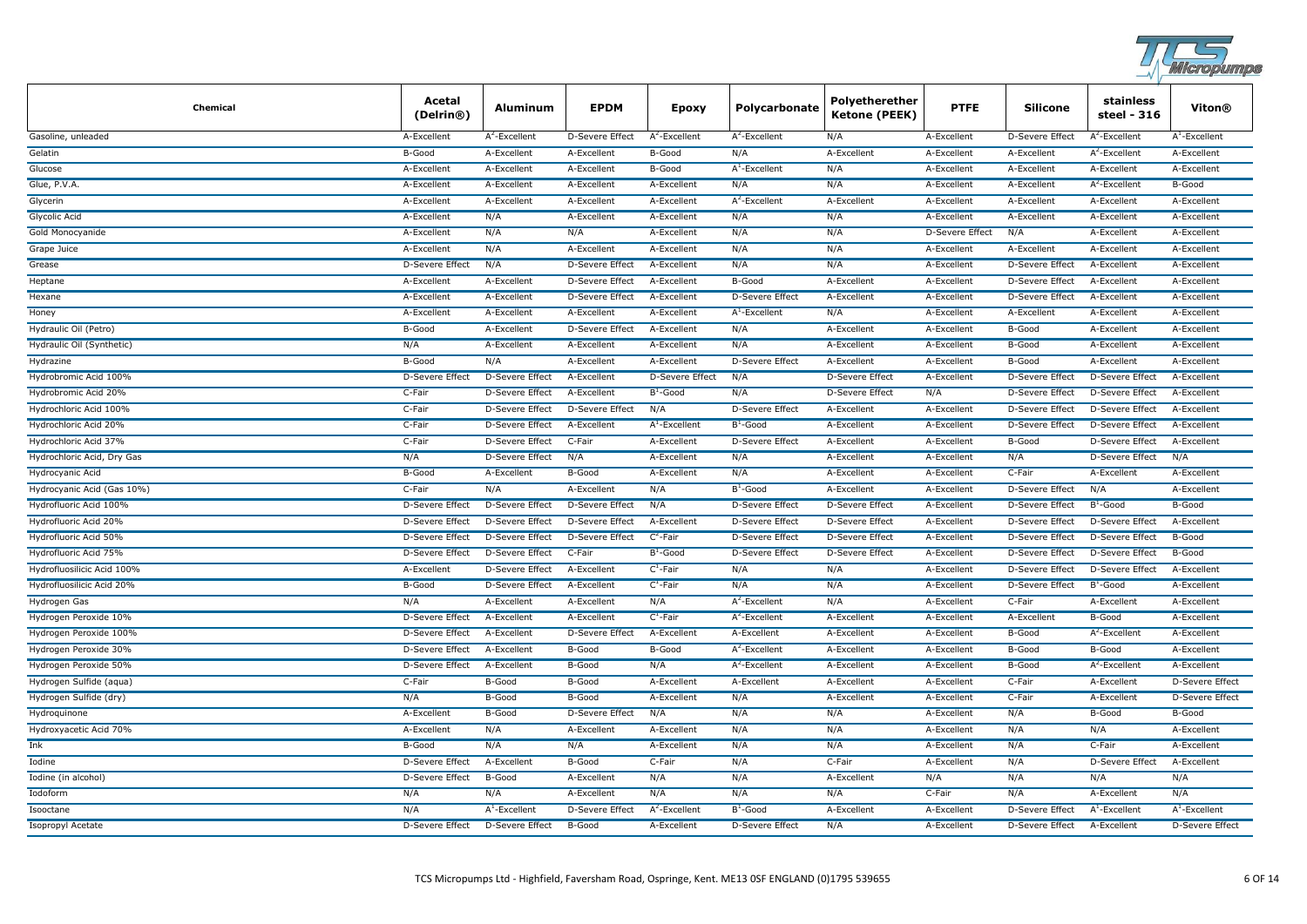

| Chemical                        | Acetal<br>(Delrin®)    | Aluminum               | <b>EPDM</b>            | <b>Epoxy</b>     | Polycarbonate          | Polyetherether<br>Ketone (PEEK) | <b>PTFE</b>      | <b>Silicone</b>        | stainless<br>steel - 316 | Viton®                 |
|---------------------------------|------------------------|------------------------|------------------------|------------------|------------------------|---------------------------------|------------------|------------------------|--------------------------|------------------------|
| Isopropyl Ether                 | D-Severe Effect        | A-Excellent            | D-Severe Effect        | D-Severe Effect  | D-Severe Effect        | A-Excellent                     | $A^1$ -Excellent | D-Severe Effect        | A-Excellent              | D-Severe Effect        |
| Isotane                         | N/A                    | <b>D-Severe Effect</b> | N/A                    | A-Excellent      | N/A                    | N/A                             | N/A              | N/A                    | N/A                      | A-Excellent            |
| Jet Fuel (JP3, JP4, JP5)        | $A^1$ -Excellent       | A-Excellent            | D-Severe Effect        | A-Excellent      | $A^1$ -Excellent       | A-Excellent                     | A-Excellent      | D-Severe Effect        | A-Excellent              | A-Excellent            |
| Kerosene                        | $A^2$ -Excellent       | A-Excellent            | D-Severe Effect        | A-Excellent      | <b>D-Severe Effect</b> | A-Excellent                     | A-Excellent      | <b>D-Severe Effect</b> | A-Excellent              | A-Excellent            |
| Ketones                         | D-Severe Effect        | B-Good                 | A-Excellent            | C-Fair           | D-Severe Effect        | A-Excellent                     | A-Excellent      | N/A                    | A-Excellent              | <b>D-Severe Effect</b> |
| Lacquer Thinners                | <b>D-Severe Effect</b> | A-Excellent            | <b>D-Severe Effect</b> | A-Excellent      | B-Good                 | N/A                             | A-Excellent      | <b>D-Severe Effect</b> | A-Excellent              | <b>D-Severe Effect</b> |
| Lacquers                        | <b>D-Severe Effect</b> | A-Excellent            | D-Severe Effect        | A-Excellent      | D-Severe Effect        | N/A                             | A-Excellent      | D-Severe Effect        | A-Excellent              | D-Severe Effect        |
| Lactic Acid                     | B-Good                 | B-Good                 | A-Excellent            | $B^1$ -Good      | B-Good                 | A-Excellent                     | A-Excellent      | A-Excellent            | $B^1$ -Good              | A-Excellent            |
| Lard                            | A-Excellent            | A-Excellent            | <b>D-Severe Effect</b> | B-Good           | $A^1$ -Excellent       | A-Excellent                     | A-Excellent      | B-Good                 | A-Excellent              | A-Excellent            |
| Latex                           | B-Good                 | A-Excellent            | A-Excellent            | A-Excellent      | N/A                    | N/A                             | A-Excellent      | A-Excellent            | $A^2$ -Excellent         | A-Excellent            |
| Lead Acetate                    | B-Good                 | D-Severe Effect        | A-Excellent            | A-Excellent      | N/A                    | A-Excellent                     | A-Excellent      | A-Excellent            | $B^1$ -Good              | D-Severe Effect        |
| Lead Nitrate                    | N/A                    | D-Severe Effect        | $A^2$ -Excellent       | N/A              | N/A                    | N/A                             | $A^1$ -Excellent | $B^1$ -Good            | $B^1$ -Good              | $A^2$ -Excellent       |
| Lead Sulfamate                  | A-Excellent            | C-Fair                 | A-Excellent            | A-Excellent      | $A^1$ -Excellent       | N/A                             | B-Good           | B-Good                 | C-Fair                   | A-Excellent            |
| Ligroin                         | B-Good                 | D-Severe Effect        | D-Severe Effect        | A-Excellent      | N/A                    | A-Excellent                     | A-Excellent      | <b>D-Severe Effect</b> | A-Excellent              | A-Excellent            |
| Lime                            | B-Good                 | A-Excellent            | <b>D-Severe Effect</b> | A-Excellent      | N/A                    | N/A                             | $A^1$ -Excellent | N/A                    | A-Excellent              | A-Excellent            |
| Linoleic Acid                   | B-Good                 | $A^2$ -Excellent       | <b>D-Severe Effect</b> | N/A              | N/A                    | N/A                             | A-Excellent      | $B^1$ -Good            | A-Excellent              | $B^1$ -Good            |
| Lithium Chloride                | A-Excellent            | <b>D-Severe Effect</b> | $A^1$ -Excellent       | N/A              | $B^1$ -Good            | N/A                             | A-Excellent      | $A^1$ -Excellent       | $A^2$ -Excellent         | $A^1$ -Excellent       |
| Lithium Hydroxide               | N/A                    | D-Severe Effect        | N/A                    | N/A              | D-Severe Effect        | N/A                             | A-Excellent      | N/A                    | B-Good                   | N/A                    |
| Lubricants                      | A-Excellent            | $A^2$ -Excellent       | D-Severe Effect        | A-Excellent      | $A^1$ -Excellent       | A-Excellent                     | A-Excellent      | D-Severe Effect        | $A^2$ -Excellent         | A-Excellent            |
| Lye: Ca(OH)2 Calcium Hydroxide  | D-Severe Effect        | $C^1$ -Fair            | A-Excellent            | $A^1$ -Excellent | D-Severe Effect        | B-Good                          | A-Excellent      | A-Excellent            | B-Good                   | $B^1$ -Good            |
| Lye: KOH Potassium Hydroxide    | A-Excellent            | D-Severe Effect        | $A^2$ -Excellent       | A-Excellent      | D-Severe Effect        | B-Good                          | A-Excellent      | C-Fair                 | $A^1$ -Excellent         | B-Good                 |
| Lye: NaOH Sodium Hydroxide      | C-Fair                 | <b>D-Severe Effect</b> | $B^1$ -Good            | A-Excellent      | D-Severe Effect        | B-Good                          | A-Excellent      | $A^1$ -Excellent       | $B^1$ -Good              | $B^1$ -Good            |
| Magnesium Bisulfate             | N/A                    | D-Severe Effect        | N/A                    | N/A              | $A^1$ -Excellent       | N/A                             | A-Excellent      | N/A                    | $A^1$ -Excellent         | N/A                    |
| Magnesium Carbonate             | A-Excellent            | A-Excellent            | A-Excellent            | A-Excellent      | $A^1$ -Excellent       | N/A                             | $A^1$ -Excellent | N/A                    | B-Good                   | A-Excellent            |
| Magnesium Chloride              | $B^1$ -Good            | <b>D-Severe Effect</b> | A-Excellent            | A-Excellent      | $A^2$ -Excellent       | B-Good                          | A-Excellent      | A-Excellent            | <b>D-Severe Effect</b>   | $A^2$ -Excellent       |
| Magnesium Hydroxide             | A-Excellent            | $C^1$ -Fair            | A-Excellent            | A-Excellent      | $A^1$ -Excellent       | A-Excellent                     | A-Excellent      | A-Excellent            | $A^1$ -Excellent         | A-Excellent            |
| Magnesium Nitrate               | A-Excellent            | B-Good                 | A-Excellent            | A-Excellent      | $A^1$ -Excellent       | N/A                             | A-Excellent      | N/A                    | B-Good                   | A-Excellent            |
| Magnesium Oxide                 | A-Excellent            | B-Good                 | N/A                    | A-Excellent      | N/A                    | N/A                             | A-Excellent      | N/A                    | A-Excellent              | C-Fair                 |
| Magnesium Sulfate (Epsom Salts) | B-Good                 | $B^1$ -Good            | A-Excellent            | A-Excellent      | $A^1$ -Excellent       | A-Excellent                     | A-Excellent      | A-Excellent            | B-Good                   | A-Excellent            |
| Maleic Acid                     | A-Excellent            | $B^1$ -Good            | D-Severe Effect        | A-Excellent      | N/A                    | A-Excellent                     | A-Excellent      | N/A                    | B-Good                   | A-Excellent            |
| Maleic Anhydride                | D-Severe Effect        | A-Excellent            | <b>D-Severe Effect</b> | A-Excellent      | N/A                    | N/A                             | A-Excellent      | N/A                    | A-Excellent              | A-Excellent            |
| Malic Acid                      | A-Excellent            | $B^1$ -Good            | D-Severe Effect        | N/A              | N/A                    | N/A                             | A-Excellent      | B-Good                 | $A^2$ -Excellent         | A-Excellent            |
| Manganese Sulfate               | $A^1$ -Excellent       | $B^1$ -Good            | $A^2$ -Excellent       | N/A              | $A^1$ -Excellent       | N/A                             | A-Excellent      | $A^1$ -Excellent       | $B^2$ -Good              | $A^2$ -Excellent       |
| Mash                            | A-Excellent            | A-Excellent            | A-Excellent            | A-Excellent      | N/A                    | N/A                             | N/A              | N/A                    | A-Excellent              | A-Excellent            |
| Mayonnaise                      | A-Excellent            | A-Excellent            | N/A                    | A-Excellent      | N/A                    | N/A                             | A-Excellent      | N/A                    | A-Excellent              | A-Excellent            |
| Melamine                        | A-Excellent            | N/A                    | A-Excellent            | A-Excellent      | N/A                    | N/A                             | A-Excellent      | C-Fair                 | <b>D-Severe Effect</b>   | A-Excellent            |
| Mercuric Chloride (dilute)      | B-Good                 | <b>D-Severe Effect</b> | $A^1$ -Excellent       | A-Excellent      | A-Excellent            | A-Excellent                     | A-Excellent      | N/A                    | <b>D-Severe Effect</b>   | A-Excellent            |
| Mercuric Cyanide                | N/A                    | <b>D-Severe Effect</b> | $A^1$ -Excellent       | A-Excellent      | N/A                    | N/A                             | B-Good           | A-Excellent            | C-Fair                   | $A^1$ -Excellent       |
| Mercurous Nitrate               | N/A                    | <b>D-Severe Effect</b> | $A^1$ -Excellent       | N/A              | $A^2$ -Excellent       | N/A                             | A-Excellent      | N/A                    | $A^1$ -Excellent         | $A^1$ -Excellent       |
| Mercury                         | A-Excellent            | D-Severe Effect        | A-Excellent            | A-Excellent      | D-Severe Effect        | A-Excellent                     | A-Excellent      | N/A                    | A-Excellent              | A-Excellent            |
| Methane                         | A-Excellent            | A-Excellent            | D-Severe Effect        | N/A              | N/A                    | A-Excellent                     | A-Excellent      | D-Severe Effect        | A-Excellent              | A-Excellent            |
| Methanol (Methyl Alcohol)       | A-Excellent            | $A^1$ -Excellent       | A-Excellent            | $B^1$ -Good      | $B^1$ -Good            | A-Excellent                     | A-Excellent      | A-Excellent            | A-Excellent              | C-Fair                 |
| Methyl Acetate                  | B-Good                 | A-Excellent            | B-Good                 | D-Severe Effect  | <b>D-Severe Effect</b> | A-Excellent                     | A-Excellent      | <b>D-Severe Effect</b> | B-Good                   | D-Severe Effect        |
| <b>Methyl Acetone</b>           | D-Severe Effect        | A-Excellent            | $A^1$ -Excellent       | C-Fair           | N/A                    | N/A                             | A-Excellent      | N/A                    | A-Excellent              | <b>D-Severe Effect</b> |
|                                 |                        |                        |                        |                  |                        |                                 |                  |                        |                          |                        |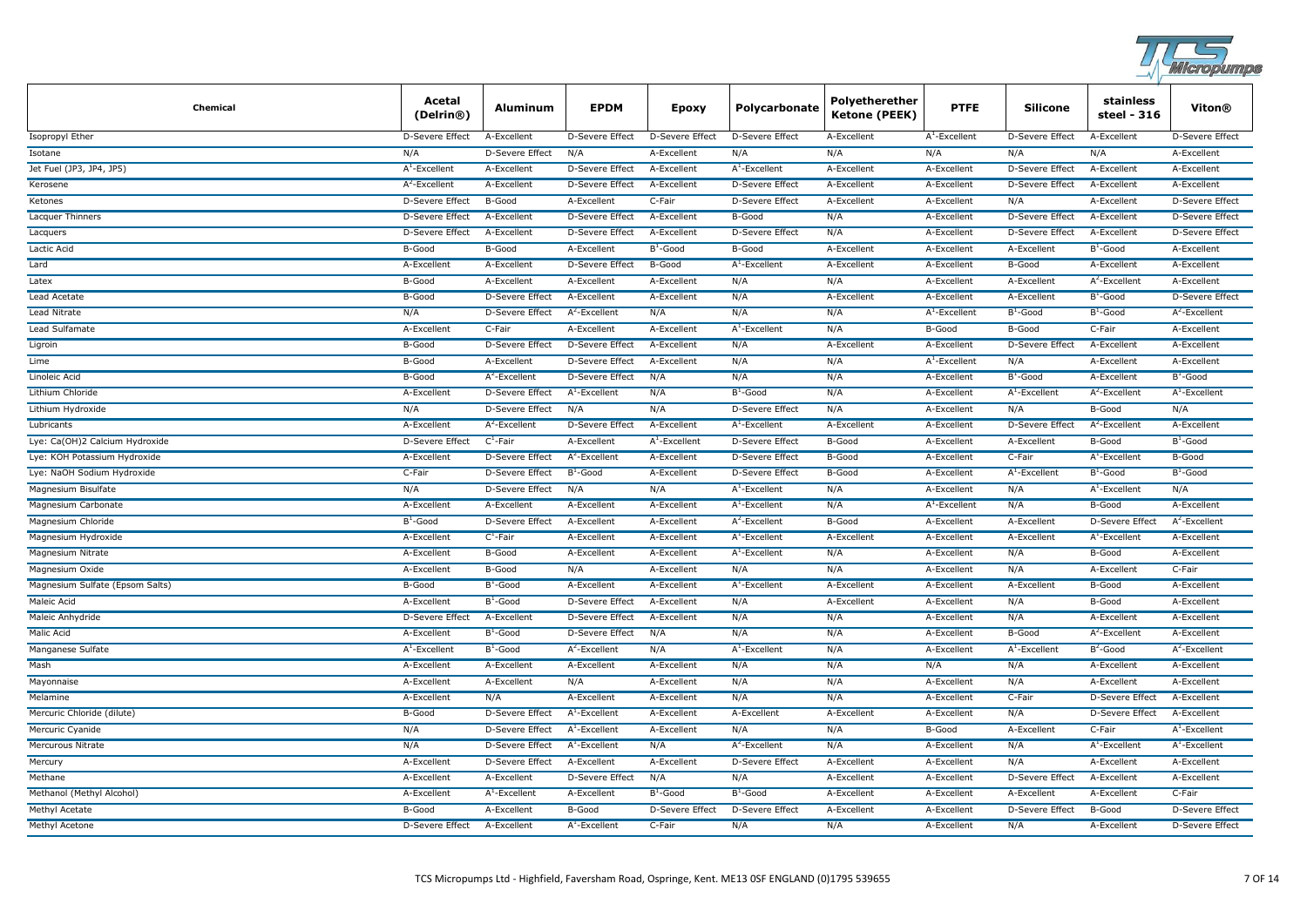

| <b>Chemical</b>              | Acetal<br>(Delrin®)    | <b>Aluminum</b>        | <b>EPDM</b>            | Epoxy                  | Polycarbonate          | Polyetherether<br><b>Ketone (PEEK)</b> | <b>PTFE</b>      | <b>Silicone</b>        | stainless<br>steel - 316 | Viton®                 |
|------------------------------|------------------------|------------------------|------------------------|------------------------|------------------------|----------------------------------------|------------------|------------------------|--------------------------|------------------------|
| Methyl Acrylate              | B-Good                 | N/A                    | B-Good                 | A-Excellent            | N/A                    | N/A                                    | N/A              | D-Severe Effect        | N/A                      | D-Severe Effect        |
| Methyl Alcohol 10%           | A-Excellent            | $A^1$ -Excellent       | A-Excellent            | $B^1$ -Good            | $B^1$ -Good            | A-Excellent                            | A-Excellent      | A-Excellent            | A-Excellent              | C-Fair                 |
| Methyl Bromide               | D-Severe Effect        | D-Severe Effect        | D-Severe Effect        | B-Good                 | N/A                    | N/A                                    | A-Excellent      | N/A                    | A-Excellent              | A-Excellent            |
| Methyl Butyl Ketone          | D-Severe Effect        | N/A                    | $A^1$ -Excellent       | C-Fair                 | D-Severe Effect        | A-Excellent                            | N/A              | <b>D-Severe Effect</b> | A-Excellent              | D-Severe Effect        |
| Methyl Cellosolve            | D-Severe Effect        | B-Good                 | $B^2$ -Good            | C-Fair                 | D-Severe Effect        | N/A                                    | A-Excellent      | D-Severe Effect        | B-Good                   | D-Severe Effect        |
| <b>Methyl Chloride</b>       | B-Good                 | <b>D-Severe Effect</b> | <b>D-Severe Effect</b> | A-Excellent            | D-Severe Effect        | N/A                                    | A-Excellent      | <b>D-Severe Effect</b> | A-Excellent              | $A^1$ -Excellent       |
| Methyl Dichloride            | D-Severe Effect        | N/A                    | D-Severe Effect        | A-Excellent            | N/A                    | N/A                                    | N/A              | N/A                    | N/A                      | $A^1$ -Excellent       |
| Methyl Ethyl Ketone          | C-Fair                 | B-Good                 | $A^2$ -Excellent       | $C^1$ -Fair            | <b>D-Severe Effect</b> | A-Excellent                            | A-Excellent      | <b>D-Severe Effect</b> | A-Excellent              | <b>D-Severe Effect</b> |
| Methyl Ethyl Ketone Peroxide | N/A                    | N/A                    | <b>D-Severe Effect</b> | N/A                    | N/A                    | N/A                                    | N/A              | <b>B-Good</b>          | N/A                      | <b>D-Severe Effect</b> |
| Methyl Isobutyl Ketone       | N/A                    | B-Good                 | $B^1$ -Good            | C-Fair                 | <b>D-Severe Effect</b> | A-Excellent                            | A-Excellent      | D-Severe Effect        | B-Good                   | D-Severe Effect        |
| Methyl Isopropyl Ketone      | N/A                    | A-Excellent            | $C^1$ -Fair            | A-Excellent            | <b>D-Severe Effect</b> | A-Excellent                            | A-Excellent      | C-Fair                 | A-Excellent              | D-Severe Effect        |
| Methyl Methacrylate          | <b>D-Severe Effect</b> | N/A                    | <b>D-Severe Effect</b> | A-Excellent            | N/A                    | N/A                                    | N/A              | C-Fair                 | B-Good                   | D-Severe Effect        |
| Methylamine                  | <b>D-Severe Effect</b> | A-Excellent            | $A^1$ -Excellent       | A-Excellent            | N/A                    | N/A                                    | A-Excellent      | N/A                    | A-Excellent              | <b>D-Severe Effect</b> |
| Methylene Chloride           | B-Good                 | C-Fair                 | $C^1$ -Fair            | A-Excellent            | D-Severe Effect        | A-Excellent                            | A-Excellent      | N/A                    | B-Good                   | B-Good                 |
| Milk                         | A-Excellent            | A-Excellent            | A-Excellent            | A-Excellent            | A-Excellent            | A-Excellent                            | A-Excellent      | A-Excellent            | A-Excellent              | A-Excellent            |
| <b>Mineral Spirits</b>       | A-Excellent            | A-Excellent            | D-Severe Effect        | A-Excellent            | C-Fair                 | N/A                                    | A-Excellent      | <b>D-Severe Effect</b> | A-Excellent              | A-Excellent            |
| Molasses                     | A-Excellent            | A-Excellent            | $A^1$ -Excellent       | A-Excellent            | N/A                    | A-Excellent                            | A-Excellent      | N/A                    | A-Excellent              | A-Excellent            |
| Monochloroacetic acid        | D-Severe Effect        | D-Severe Effect        | C-Fair                 | N/A                    | <b>D-Severe Effect</b> | A-Excellent                            | $A^2$ -Excellent | N/A                    | $A^1$ -Excellent         | C-Fair                 |
| Monoethanolamine             | <b>D-Severe Effect</b> | B-Good                 | B-Good                 | A-Excellent            | N/A                    | N/A                                    | A-Excellent      | <b>B-Good</b>          | A-Excellent              | <b>D-Severe Effect</b> |
| Morpholine                   | N/A                    | $A^1$ -Excellent       | D-Severe Effect        | N/A                    | <b>D-Severe Effect</b> | N/A                                    | $A^2$ -Excellent | N/A                    | $A^1$ -Excellent         | N/A                    |
| Motor oil                    | B-Good                 | $A^1$ -Excellent       | <b>D-Severe Effect</b> | N/A                    | A-Excellent            | A-Excellent                            | A-Excellent      | N/A                    | $A^2$ -Excellent         | N/A                    |
| Mustard                      | C-Fair                 | B-Good                 | A-Excellent            | A-Excellent            | A-Excellent            | N/A                                    | A-Excellent      | N/A                    | A-Excellent              | <b>D-Severe Effect</b> |
| Naphtha                      | $A^1$ -Excellent       | A-Excellent            | D-Severe Effect        | A-Excellent            | B-Good                 | A-Excellent                            | B-Good           | D-Severe Effect        | A-Excellent              | A-Excellent            |
| Naphthalene                  | $A^1$ -Excellent       | $B^1$ -Good            | D-Severe Effect        | A-Excellent            | N/A                    | A-Excellent                            | A-Excellent      | <b>D-Severe Effect</b> | A-Excellent              | A-Excellent            |
| Natural Gas                  | B-Good                 | A-Excellent            | D-Severe Effect        | N/A                    | N/A                    | A-Excellent                            | A-Excellent      | A-Excellent            | A-Excellent              | A-Excellent            |
| Nickel Chloride              | A-Excellent            | D-Severe Effect        | $A^1$ -Excellent       | A-Excellent            | $A^2$ -Excellent       | A-Excellent                            | A-Excellent      | A-Excellent            | C-Fair                   | A-Excellent            |
| Nickel Nitrate               | N/A                    | D-Severe Effect        | $A^2$ -Excellent       | $A^1$ -Excellent       | <b>D-Severe Effect</b> | A-Excellent                            | $A^2$ -Excellent | N/A                    | $B^2$ -Good              | $A^2$ -Excellent       |
| Nickel Sulfate               | A-Excellent            | D-Severe Effect        | $A^1$ -Excellent       | A-Excellent            | A-Excellent            | A-Excellent                            | A-Excellent      | A-Excellent            | $B^1$ -Good              | A-Excellent            |
| Nitrating Acid (<15% HNO3)   | N/A                    | D-Severe Effect        | N/A                    | N/A                    | N/A                    | N/A                                    | A-Excellent      | N/A                    | D-Severe Effect          | N/A                    |
| Nitrating Acid (>15% H2SO4)  | <b>D-Severe Effect</b> | D-Severe Effect        | $A^1$ -Excellent       | <b>D-Severe Effect</b> | N/A                    | N/A                                    | A-Excellent      | N/A                    | C-Fair                   | N/A                    |
| Nitrating Acid (S1% Acid)    | N/A                    | D-Severe Effect        | N/A                    | N/A                    | N/A                    | N/A                                    | A-Excellent      | N/A                    | A-Excellent              | N/A                    |
| Nitrating Acid (S15% H2SO4)  | N/A                    | <b>D-Severe Effect</b> | N/A                    | N/A                    | N/A                    | N/A                                    | A-Excellent      | N/A                    | C-Fair                   | N/A                    |
| Nitric Acid (20%)            | D-Severe Effect        | D-Severe Effect        | $A^1$ -Excellent       | $B^1$ -Good            | $B^1$ -Good            | A-Excellent                            | A-Excellent      | <b>D-Severe Effect</b> | A-Excellent              | A-Excellent            |
| Nitric Acid (50%)            | D-Severe Effect        | D-Severe Effect        | D-Severe Effect        | D-Severe Effect        | B-Good                 | D-Severe Effect                        | A-Excellent      | D-Severe Effect        | $A^1$ -Excellent         | A-Excellent            |
| Nitric Acid (5-10%)          | <b>D-Severe Effect</b> | A-Excellent            | $A^1$ -Excellent       | $A^1$ -Excellent       | A-Excellent            | A-Excellent                            | A-Excellent      | C-Fair                 | A-Excellent              | A-Excellent            |
| Nitric Acid (Concentrated)   | <b>D-Severe Effect</b> | <b>D-Severe Effect</b> | <b>D-Severe Effect</b> | <b>D-Severe Effect</b> | $C^1$ -Fair            | <b>D-Severe Effect</b>                 | A-Excellent      | <b>D-Severe Effect</b> | $A^1$ -Excellent         | A-Excellent            |
| Nitrobenzene                 | C-Fair                 | B-Good                 | $B^1$ -Good            | $C^1$ -Fair            | <b>D-Severe Effect</b> | A-Excellent                            | A-Excellent      | <b>D-Severe Effect</b> | B-Good                   | B-Good                 |
| Nitrogen Fertilizer          | N/A                    | N/A                    | N/A                    | N/A                    | N/A                    | N/A                                    | A-Excellent      | N/A                    | N/A                      | N/A                    |
| Nitromethane                 | A-Excellent            | A-Excellent            | $B^2$ -Good            | N/A                    | <b>D-Severe Effect</b> | A-Excellent                            | A-Excellent      | D-Severe Effect        | $A^1$ -Excellent         | D-Severe Effect        |
| Nitrous Acid                 | N/A                    | D-Severe Effect        | A-Excellent            | D-Severe Effect        | N/A                    | N/A                                    | A-Excellent      | N/A                    | B-Good                   | B-Good                 |
| Nitrous Oxide                | N/A                    | B-Good                 | A-Excellent            | N/A                    | N/A                    | A-Excellent                            | A-Excellent      | N/A                    | B-Good                   | B-Good                 |
| Oils: Aniline                | D-Severe Effect        | <b>D-Severe Effect</b> | B-Good                 | A-Excellent            | N/A                    | A-Excellent                            | A-Excellent      | D-Severe Effect        | A-Excellent              | C-Fair                 |
| Oils: Anise                  | <b>D-Severe Effect</b> | N/A                    | N/A                    | A-Excellent            | N/A                    | N/A                                    | N/A              | N/A                    | A-Excellent              | N/A                    |
| Oils:Bay                     | D-Severe Effect        | N/A                    | N/A                    | A-Excellent            | N/A                    | N/A                                    | N/A              | N/A                    | A-Excellent              | A-Excellent            |
|                              |                        |                        |                        |                        |                        |                                        |                  |                        |                          |                        |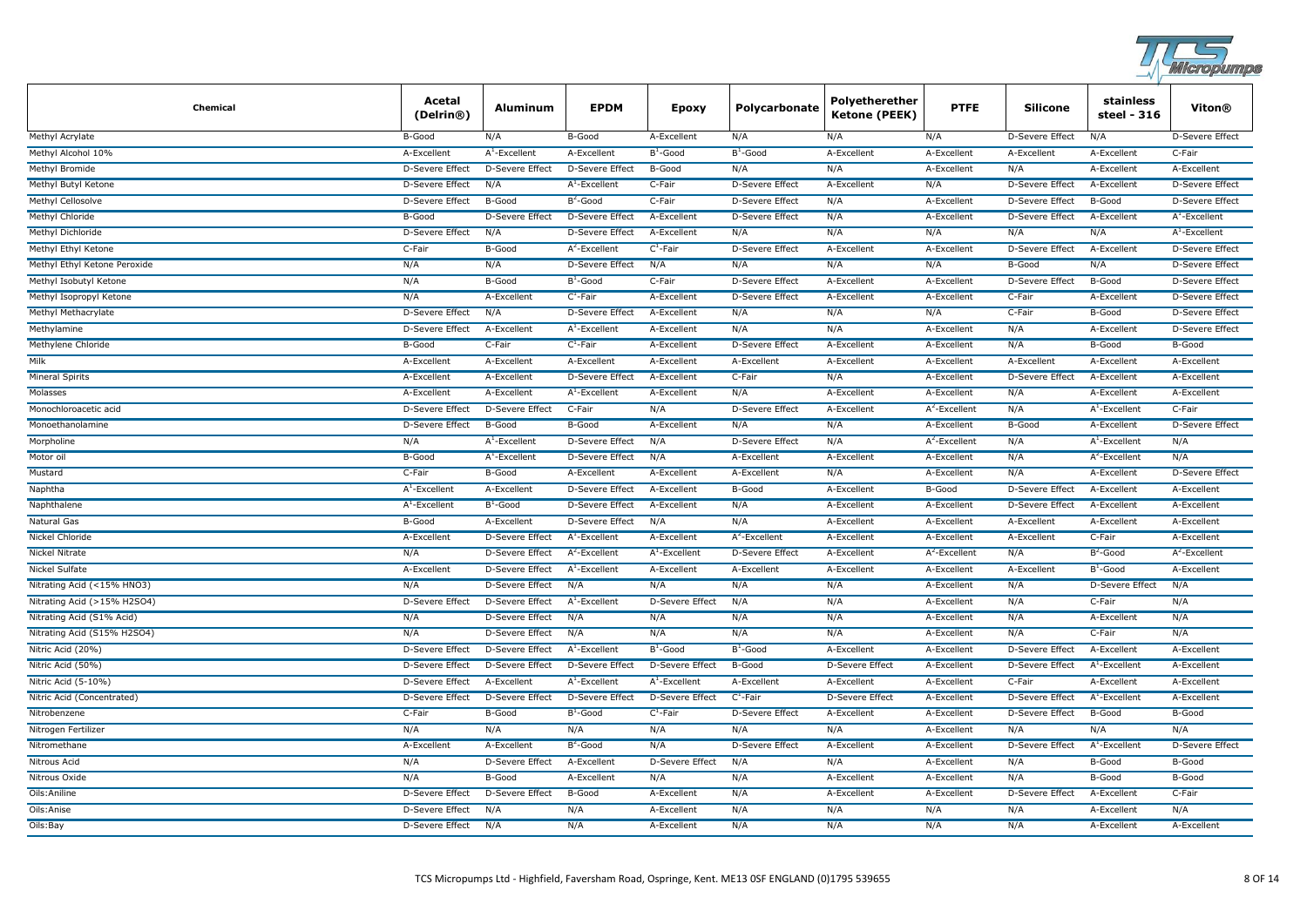

| Chemical                           | Acetal<br>(Delrin@)    | Aluminum               | <b>EPDM</b>            | Epoxy                  | Polycarbonate          | Polyetherether<br><b>Ketone (PEEK)</b> | <b>PTFE</b>      | <b>Silicone</b>        | stainless<br>steel - 316 | Viton®           |
|------------------------------------|------------------------|------------------------|------------------------|------------------------|------------------------|----------------------------------------|------------------|------------------------|--------------------------|------------------|
| Oils:Bone                          | D-Severe Effect        | N/A                    | N/A                    | A-Excellent            | N/A                    | N/A                                    | A-Excellent      | N/A                    | A-Excellent              | A-Excellent      |
| Oils:Castor                        | A-Excellent            | A-Excellent            | B-Good                 | A-Excellent            | N/A                    | A-Excellent                            | A-Excellent      | A-Excellent            | A-Excellent              | A-Excellent      |
| Oils:Cinnamon                      | D-Severe Effect        | N/A                    | N/A                    | A-Excellent            | D-Severe Effect        | N/A                                    | A-Excellent      | N/A                    | A-Excellent              | A-Excellent      |
| Oils: Citric                       | A-Excellent            | A-Excellent            | B-Good                 | A-Excellent            | A-Excellent            | N/A                                    | A-Excellent      | N/A                    | A-Excellent              | A-Excellent      |
| Oils:Clove                         | N/A                    | B-Good                 | N/A                    | A-Excellent            | N/A                    | N/A                                    | A-Excellent      | N/A                    | A-Excellent              | A-Excellent      |
| Oils:Coconut                       | A-Excellent            | A-Excellent            | <b>D-Severe Effect</b> | A-Excellent            | N/A                    | A-Excellent                            | A-Excellent      | A-Excellent            | A-Excellent              | A-Excellent      |
| Oils:Cod Liver                     | B-Good                 | A-Excellent            | A-Excellent            | A-Excellent            | N/A                    | N/A                                    | A-Excellent      | B-Good                 | A-Excellent              | A-Excellent      |
| Oils:Corn                          | A-Excellent            | A-Excellent            | C-Fair                 | A-Excellent            | N/A                    | N/A                                    | A-Excellent      | A-Excellent            | A-Excellent              | B-Good           |
| Oils:Cottonseed                    | A-Excellent            | A-Excellent            | <b>D-Severe Effect</b> | $A^1$ -Excellent       | N/A                    | N/A                                    | A-Excellent      | A-Excellent            | A-Excellent              | A-Excellent      |
| Oils:Creosote                      | <b>D-Severe Effect</b> | B-Good                 | D-Severe Effect        | A-Excellent            | N/A                    | A-Excellent                            | A-Excellent      | <b>D-Severe Effect</b> | B-Good                   | A-Excellent      |
| Oils: Diesel Fuel (20, 30, 40, 50) | D-Severe Effect        | A-Excellent            | <b>D-Severe Effect</b> | $A^1$ -Excellent       | N/A                    | A-Excellent                            | A-Excellent      | <b>D-Severe Effect</b> | A-Excellent              | A-Excellent      |
| Oils:Fuel (1, 2, 3, 5A, 5B, 6)     | <b>D-Severe Effect</b> | $C^1$ -Fair            | <b>D-Severe Effect</b> | $A^1$ -Excellent       | B-Good                 | A-Excellent                            | A-Excellent      | C-Fair                 | A-Excellent              | B-Good           |
| Oils: Ginger                       | A-Excellent            | N/A                    | A-Excellent            | A-Excellent            | N/A                    | N/A                                    | A-Excellent      | N/A                    | D-Severe Effect          | A-Excellent      |
| Oils: Hydraulic Oil (Petro)        | B-Good                 | A-Excellent            | D-Severe Effect        | A-Excellent            | N/A                    | A-Excellent                            | A-Excellent      | B-Good                 | A-Excellent              | A-Excellent      |
| Oils: Hydraulic Oil (Synthetic)    | N/A                    | A-Excellent            | A-Excellent            | A-Excellent            | N/A                    | A-Excellent                            | A-Excellent      | B-Good                 | A-Excellent              | A-Excellent      |
| Oils:Lemon                         | D-Severe Effect        | A-Excellent            | D-Severe Effect        | A-Excellent            | N/A                    | N/A                                    | A-Excellent      | N/A                    | A-Excellent              | A-Excellent      |
| Oils: Linseed                      | A-Excellent            | B-Good                 | D-Severe Effect        | A-Excellent            | N/A                    | A-Excellent                            | A-Excellent      | A-Excellent            | A-Excellent              | A-Excellent      |
| Oils: Mineral                      | A-Excellent            | A-Excellent            | D-Severe Effect        | A-Excellent            | B-Good                 | A-Excellent                            | A-Excellent      | C-Fair                 | A-Excellent              | A-Excellent      |
| Oils:Olive                         | A-Excellent            | A-Excellent            | D-Severe Effect        | A-Excellent            | $A^2$ -Excellent       | N/A                                    | $A^1$ -Excellent | <b>D-Severe Effect</b> | A-Excellent              | A-Excellent      |
| Oils: Orange                       | D-Severe Effect        | A-Excellent            | N/A                    | A-Excellent            | $C^1$ -Fair            | N/A                                    | N/A              | <b>D-Severe Effect</b> | A-Excellent              | A-Excellent      |
| Oils:Palm                          | A-Excellent            | N/A                    | A-Excellent            | A-Excellent            | N/A                    | N/A                                    | A-Excellent      | N/A                    | A-Excellent              | A-Excellent      |
| Oils: Peanut                       | A-Excellent            | A-Excellent            | <b>D-Severe Effect</b> | A-Excellent            | N/A                    | A-Excellent                            | A-Excellent      | A-Excellent            | A-Excellent              | A-Excellent      |
| Oils: Peppermint                   | <b>D-Severe Effect</b> | <b>D-Severe Effect</b> | N/A                    | A-Excellent            | N/A                    | N/A                                    | A-Excellent      | N/A                    | A-Excellent              | A-Excellent      |
| Oils:Pine                          | A-Excellent            | A-Excellent            | D-Severe Effect        | A-Excellent            | A-Excellent            | N/A                                    | A-Excellent      | <b>D-Severe Effect</b> | A-Excellent              | A-Excellent      |
| Oils:Rapeseed                      | A-Excellent            | N/A                    | A-Excellent            | A-Excellent            | N/A                    | N/A                                    | A-Excellent      | <b>D-Severe Effect</b> | A-Excellent              | A-Excellent      |
| Oils:Rosin                         | N/A                    | $B^1$ -Good            | N/A                    | A-Excellent            | N/A                    | N/A                                    | A-Excellent      | N/A                    | $A^1$ -Excellent         | A-Excellent      |
| Oils:Sesame Seed                   | D-Severe Effect        | N/A                    | N/A                    | A-Excellent            | N/A                    | N/A                                    | A-Excellent      | N/A                    | A-Excellent              | A-Excellent      |
| Oils: Silicone                     | A-Excellent            | A-Excellent            | A-Excellent            | A-Excellent            | N/A                    | A-Excellent                            | A-Excellent      | C-Fair                 | A-Excellent              | A-Excellent      |
| Oils:Soybean                       | A-Excellent            | A-Excellent            | C-Fair                 | A-Excellent            | N/A                    | A-Excellent                            | A-Excellent      | A-Excellent            | A-Excellent              | A-Excellent      |
| Oils:Sperm (whale)                 | D-Severe Effect        | N/A                    | N/A                    | A-Excellent            | N/A                    | N/A                                    | A-Excellent      | N/A                    | A-Excellent              | A-Excellent      |
| Oils:Tanning                       | D-Severe Effect        | N/A                    | N/A                    | A-Excellent            | N/A                    | N/A                                    | N/A              | N/A                    | A-Excellent              | A-Excellent      |
| Oils:Transformer                   | A-Excellent            | A-Excellent            | <b>D-Severe Effect</b> | B-Good                 | N/A                    | A-Excellent                            | A-Excellent      | B-Good                 | A-Excellent              | A-Excellent      |
| Oils:Turbine                       | A-Excellent            | A-Excellent            | A-Excellent            | A-Excellent            | N/A                    | N/A                                    | A-Excellent      | <b>D-Severe Effect</b> | A-Excellent              | A-Excellent      |
| Oleic Acid                         | A-Excellent            | A-Excellent            | B-Good                 | A-Excellent            | N/A                    | A-Excellent                            | A-Excellent      | <b>D-Severe Effect</b> | A-Excellent              | B-Good           |
| Oleum 100%                         | <b>D-Severe Effect</b> | B-Good                 | <b>D-Severe Effect</b> | <b>D-Severe Effect</b> | N/A                    | N/A                                    | A-Excellent      | <b>D-Severe Effect</b> | A-Excellent              | A-Excellent      |
| Oleum 25%                          | <b>D-Severe Effect</b> | B-Good                 | <b>D-Severe Effect</b> | <b>D-Severe Effect</b> | N/A                    | N/A                                    | A-Excellent      | <b>D-Severe Effect</b> | B-Good                   | A-Excellent      |
| Oxalic Acid (cold)                 | B-Good                 | A-Excellent            | A-Excellent            | A-Excellent            | N/A                    | A-Excellent                            | $A^1$ -Excellent | <b>B-Good</b>          | A-Excellent              | A-Excellent      |
| Ozone                              | C-Fair                 | B-Good                 | A-Excellent            | N/A                    | $A^1$ -Excellent       | A-Excellent                            | A-Excellent      | A-Excellent            | A-Excellent              | A-Excellent      |
| Palmitic Acid                      | A-Excellent            | B-Good                 | $B^1$ -Good            | A-Excellent            | N/A                    | N/A                                    | $A^2$ -Excellent | D-Severe Effect        | $A^1$ -Excellent         | $A^1$ -Excellent |
| Paraffin                           | A-Excellent            | A-Excellent            | D-Severe Effect        | A-Excellent            | $A^1$ -Excellent       | A-Excellent                            | A-Excellent      | N/A                    | A-Excellent              | B-Good           |
| Pentane                            | B-Good                 | B-Good                 | D-Severe Effect        | A-Excellent            | A-Excellent            | A-Excellent                            | A-Excellent      | <b>D-Severe Effect</b> | C-Fair                   | A-Excellent      |
| Perchloric Acid                    | C-Fair                 | D-Severe Effect        | B-Good                 | N/A                    | N/A                    | A-Excellent                            | A-Excellent      | <b>D-Severe Effect</b> | C-Fair                   | A-Excellent      |
| Perchloroethylene                  | B-Good                 | C-Fair                 | D-Severe Effect        | <b>D-Severe Effect</b> | <b>D-Severe Effect</b> | A-Excellent                            | A-Excellent      | <b>D-Severe Effect</b> | $A^1$ -Excellent         | A-Excellent      |
| Petrolatum                         | B-Good                 | N/A                    | A-Excellent            | A-Excellent            | N/A                    | A-Excellent                            | C-Fair           | <b>D-Severe Effect</b> | A-Excellent              | A-Excellent      |
|                                    |                        |                        |                        |                        |                        |                                        |                  |                        |                          |                  |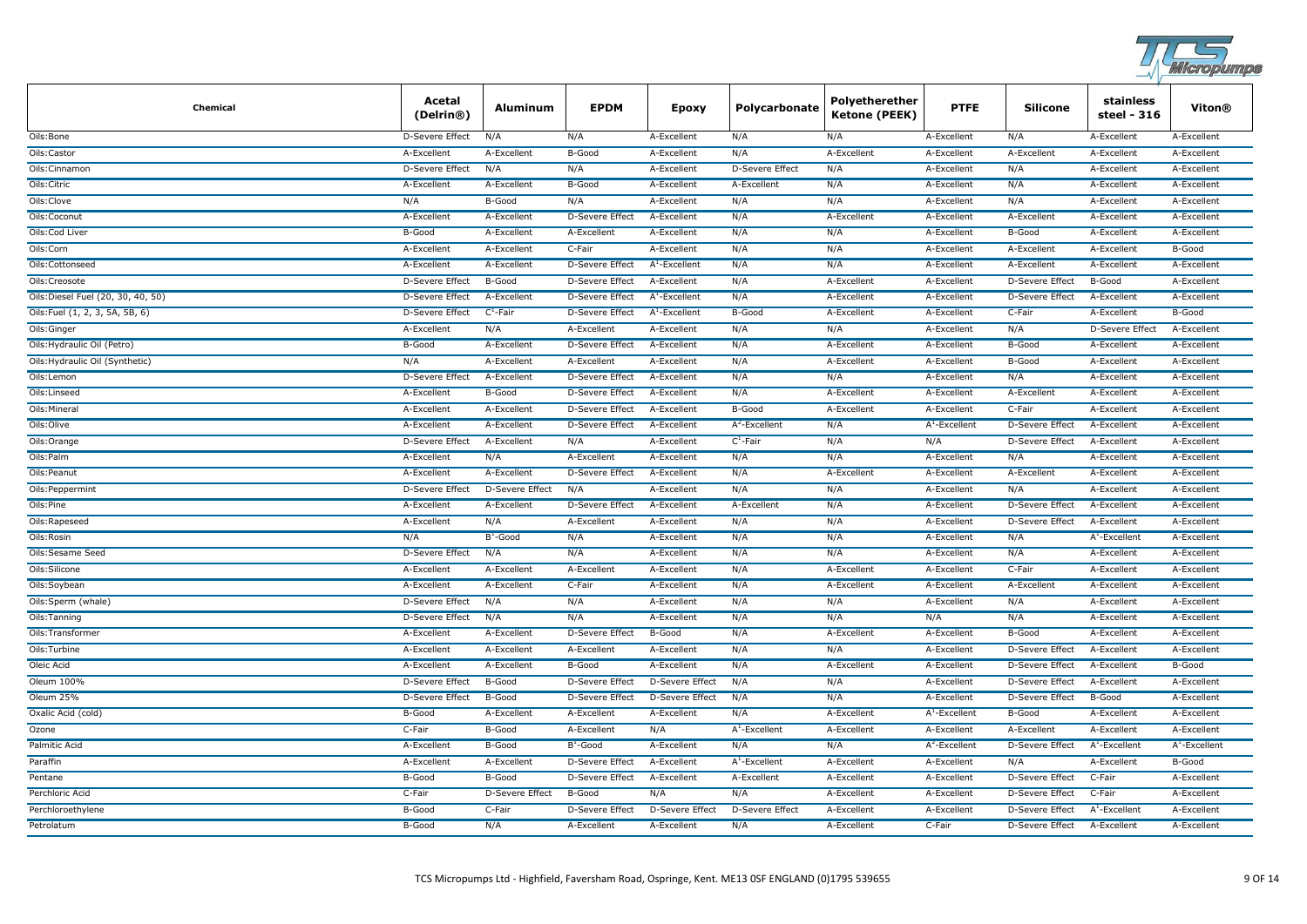

| Chemical                                                                     | Acetal<br>(Delrin <sup>®</sup> ) | Aluminum        | <b>EPDM</b>      | <b>Epoxy</b>           | Polycarbonate          | Polyetherether<br>Ketone (PEEK) | <b>PTFE</b>      | <b>Silicone</b>        | stainless<br>steel - 316 | Viton®           |
|------------------------------------------------------------------------------|----------------------------------|-----------------|------------------|------------------------|------------------------|---------------------------------|------------------|------------------------|--------------------------|------------------|
| Petroleum                                                                    | B-Good                           | D-Severe Effect | D-Severe Effect  | $A^2$ -Excellent       | N/A                    | A-Excellent                     | $A^2$ -Excellent | D-Severe Effect        | $A^1$ -Excellent         | $A^2$ -Excellent |
| Phenol (10%)                                                                 | B-Good                           | A-Excellent     | B-Good           | C-Fair                 | $B^1$ -Good            | N/A                             | A-Excellent      | D-Severe Effect        | B-Good                   | A-Excellent      |
| Phenol (Carbolic Acid)                                                       | D-Severe Effect                  | A-Excellent     | B-Good           | C-Fair                 | D-Severe Effect        | D-Severe Effect                 | A-Excellent      | D-Severe Effect        | B-Good                   | A-Excellent      |
| Phosphoric Acid (>40%)                                                       | D-Severe Effect                  | C-Fair          | B-Good           | B-Good                 | A-Excellent            | A-Excellent                     | A-Excellent      | <b>D-Severe Effect</b> | <b>D-Severe Effect</b>   | A-Excellent      |
| Phosphoric Acid (crude)                                                      | <b>D-Severe Effect</b>           | C-Fair          | B-Good           | B-Good                 | A-Excellent            | A-Excellent                     | A-Excellent      | D-Severe Effect        | B-Good                   | A-Excellent      |
| Phosphoric Acid (molten)                                                     | <b>D-Severe Effect</b>           | C-Fair          | N/A              | N/A                    | N/A                    | N/A                             | N/A              | N/A                    | C-Fair                   | N/A              |
| Phosphoric Acid (S40%)                                                       | <b>D-Severe Effect</b>           | C-Fair          | B-Good           | A-Excellent            | A-Excellent            | N/A                             | A-Excellent      | C-Fair                 | C-Fair                   | A-Excellent      |
| Phosphoric Acid Anhydride                                                    | <b>D-Severe Effect</b>           | C-Fair          | N/A              | N/A                    | <b>D-Severe Effect</b> | N/A                             | N/A              | N/A                    | N/A                      | N/A              |
| Phosphorus                                                                   | B-Good                           | B-Good          | N/A              | N/A                    | N/A                    | N/A                             | $A^2$ -Excellent | N/A                    | $A^2$ -Excellent         | N/A              |
| Phosphorus Trichloride                                                       | D-Severe Effect                  | D-Severe Effect | $A^1$ -Excellent | $A^1$ -Excellent       | C-Fair                 | A-Excellent                     | $A^2$ -Excellent | N/A                    | $A^2$ -Excellent         | $A^1$ -Excellent |
| Photographic Developer                                                       | <b>D-Severe Effect</b>           | N/A             | B-Good           | A-Excellent            | $A^2$ -Excellent       | N/A                             | A-Excellent      | B-Good                 | A-Excellent              | A-Excellent      |
| Photographic Solutions                                                       | D-Severe Effect                  | N/A             | $A^1$ -Excellent | $B^2$ -Good            | $A^1$ -Excellent       | A-Excellent                     | $A^2$ -Excellent | A-Excellent            | N/A                      | $B^1$ -Good      |
| Phthalic Acid                                                                | C-Fair                           | $B^2$ -Good     | $A^1$ -Excellent | N/A                    | N/A                    | A-Excellent                     | $A^2$ -Excellent | $B^1$ -Good            | A-Excellent              | $A^1$ -Excellent |
| Phthalic Anhydride                                                           | C-Fair                           | A-Excellent     | A-Excellent      | N/A                    | $A^1$ -Excellent       | N/A                             | A-Excellent      | N/A                    | A-Excellent              | A-Excellent      |
| Picric Acid                                                                  | A-Excellent                      | C-Fair          | B-Good           | A-Excellent            | <b>D-Severe Effect</b> | A-Excellent                     | A-Excellent      | <b>D-Severe Effect</b> | B-Good                   | A-Excellent      |
| Antimony Plating 130°F<br>Plating Solutions,                                 | A-Excellent                      | A-Excellent     | N/A              | B-Good                 | N/A                    | N/A                             | A-Excellent      | N/A                    | A-Excellent              | A-Excellent      |
| Arsenic Plating 110°F<br>Plating Solutions,                                  | A-Excellent                      | A-Excellent     | N/A              | B-Good                 | N/A                    | N/A                             | A-Excellent      | N/A                    | A-Excellent              | A-Excellent      |
| High-Speed Brass Bath 110°F<br>Plating Solutions,<br><b>Brass Plating:</b>   | A-Excellent                      | A-Excellent     | N/A              | B-Good                 | N/A                    | N/A                             | A-Excellent      | N/A                    | A-Excellent              | A-Excellent      |
| Plating Solutions,<br>Regular Brass Bath 100°F<br>Brass Plating:             | A-Excellent                      | A-Excellent     | N/A              | B-Good                 | N/A                    | N/A                             | A-Excellent      | N/A                    | A-Excellent              | A-Excellent      |
| Plating Solutions,<br>Cu-Cd Bronze Bath R.T<br>Bronze Plating:               | A-Excellent                      | A-Excellent     | A-Excellent      | B-Good                 | N/A                    | N/A                             | A-Excellent      | N/A                    | A-Excellent              | A-Excellent      |
| Cu-Sn Bronze Bath 160°F<br>Plating Solutions,<br><b>Bronze Plating:</b>      | B-Good                           | A-Excellent     | A-Excellent      | C-Fair                 | N/A                    | N/A                             | A-Excellent      | N/A                    | A-Excellent              | A-Excellent      |
| Cu-Zn Bronze Bath 100°F<br>Plating Solutions,<br>Bronze Plating:             | A-Excellent                      | A-Excellent     | N/A              | B-Good                 | N/A                    | N/A                             | A-Excellent      | N/A                    | A-Excellent              | A-Excellent      |
| Cadmium Plating:<br>Cyanide Bath 90°F<br>Plating Solutions,                  | A-Excellent                      | A-Excellent     | N/A              | B-Good                 | N/A                    | N/A                             | A-Excellent      | N/A                    | A-Excellent              | A-Excellent      |
| Plating Solutions,<br>Cadmium Plating:<br>Fluoborate Bath 100°F              | C-Fair                           | A-Excellent     | N/A              | B-Good                 | N/A                    | N/A                             | A-Excellent      | N/A                    | A-Excellent              | A-Excellent      |
| Plating Solutions,<br>Chromium Plating:<br>Barrel Chrome Bath 95°F           | <b>D-Severe Effect</b>           | A-Excellent     | N/A              | C-Fair                 | N/A                    | N/A                             | A-Excellent      | N/A                    | <b>D-Severe Effect</b>   | C-Fair           |
| Black Chrome Bath 115°F<br>Plating Solutions,<br>Chromium Plating:           | <b>D-Severe Effect</b>           | A-Excellent     | N/A              | C-Fair                 | N/A                    | N/A                             | A-Excellent      | N/A                    | C-Fair                   | C-Fair           |
| Plating Solutions,<br>Chromium Plating:<br>Chromic-Sulfuric Bath 130°F       | <b>D-Severe Effect</b>           | A-Excellent     | N/A              | C-Fair                 | N/A                    | N/A                             | A-Excellent      | N/A                    | C-Fair                   | C-Fair           |
| Fluoride Bath 130°F<br>Plating Solutions,<br>Chromium Plating:               | <b>D-Severe Effect</b>           | A-Excellent     | N/A              | C-Fair                 | N/A                    | N/A                             | A-Excellent      | N/A                    | <b>D-Severe Effect</b>   | C-Fair           |
| Fluosilicate Bath 95°F<br>Plating Solutions,<br>Chromium Plating:            | D-Severe Effect                  | A-Excellent     | N/A              | C-Fair                 | N/A                    | N/A                             | A-Excellent      | N/A                    | C-Fair                   | C-Fair           |
| Plating Solutions,<br>Copper Fluoborate Bath 120°F<br>Copper Plating (Acid): | C-Fair                           | A-Excellent     | N/A              | D-Severe Effect        | N/A                    | N/A                             | A-Excellent      | N/A                    | D-Severe Effect          | A-Excellent      |
| Copper Sulfate Bath R.T.<br>Plating Solutions,<br>Copper Plating (Acid):     | A-Excellent                      | A-Excellent     | N/A              | D-Severe Effect        | N/A                    | N/A                             | A-Excellent      | N/A                    | D-Severe Effect          | A-Excellent      |
| Plating Solutions,<br>Copper Strike Bath 120°F<br>Copper Plating (Cyanide):  | A-Excellent                      | N/A             | N/A              | B-Good                 | N/A                    | N/A                             | A-Excellent      | N/A                    | A-Excellent              | A-Excellent      |
| Plating Solutions,<br>Copper Plating (Cyanide):<br>High-Speed Bath 180°F     | B-Good                           | A-Excellent     | N/A              | C-Fair                 | N/A                    | N/A                             | A-Excellent      | N/A                    | A-Excellent              | A-Excellent      |
| Rochelle Salt Bath 150°F<br>Plating Solutions,<br>Copper Plating (Cyanide):  | B-Good                           | A-Excellent     | N/A              | C-Fair                 | N/A                    | N/A                             | A-Excellent      | N/A                    | A-Excellent              | A-Excellent      |
| Plating Solutions,<br>Copper Plating (Misc):<br>Copper (Electroless)         | <b>D-Severe Effect</b>           | A-Excellent     | N/A              | B-Good                 | N/A                    | N/A                             | A-Excellent      | N/A                    | N/A                      | A-Excellent      |
| Plating Solutions,<br>Copper Plating (Misc):<br>Copper Pyrophosphate         | A-Excellent                      | A-Excellent     | N/A              | B-Good                 | N/A                    | N/A                             | A-Excellent      | N/A                    | A-Excellent              | A-Excellent      |
| Plating Solutions,<br>Gold Plating:<br>Acid 75°F                             | N/A                              | N/A             | N/A              | A-Excellent            | N/A                    | N/A                             | A-Excellent      | N/A                    | C-Fair                   | A-Excellent      |
| Plating Solutions,<br>Gold Plating:<br>Cyanide 150°F                         | N/A                              | N/A             | N/A              | <b>D-Severe Effect</b> | N/A                    | N/A                             | A-Excellent      | N/A                    | A-Excellent              | A-Excellent      |
| Plating Solutions,<br>Gold Plating:<br>Neutral 75°F                          | N/A                              | N/A             | N/A              | A-Excellent            | N/A                    | N/A                             | A-Excellent      | N/A                    | C-Fair                   | A-Excellent      |
| Indium Sulfamate Plating R.T.<br>Plating Solutions,                          | N/A                              | N/A             | N/A              | A-Excellent            | N/A                    | N/A                             | A-Excellent      | N/A                    | C-Fair                   | A-Excellent      |
| Iron Plating:<br>Ferrous Am Sulfate Bath 150°F<br>Plating Solutions,         | N/A                              | N/A             | N/A              | <b>D-Severe Effect</b> | N/A                    | N/A                             | A-Excellent      | N/A                    | C-Fair                   | A-Excellent      |
| Ferrous Chloride Bath 190°F<br>Plating Solutions,<br>Iron Plating:           | N/A                              | N/A             | N/A              | D-Severe Effect        | N/A                    | N/A                             | A-Excellent      | N/A                    | D-Severe Effect          | A-Excellent      |
| Ferrous Sulfate Bath 150°F<br>Plating Solutions,<br>Iron Plating:            | N/A                              | N/A             | N/A              | D-Severe Effect        | N/A                    | N/A                             | A-Excellent      | N/A                    | C-Fair                   | A-Excellent      |
| Plating Solutions, Iron Plating:<br>Fluoborate Bath 145°F                    | N/A                              | N/A             | N/A              | <b>D-Severe Effect</b> | N/A                    | N/A                             | A-Excellent      | N/A                    | <b>D-Severe Effect</b>   | A-Excellent      |
|                                                                              |                                  |                 |                  |                        |                        |                                 |                  |                        |                          |                  |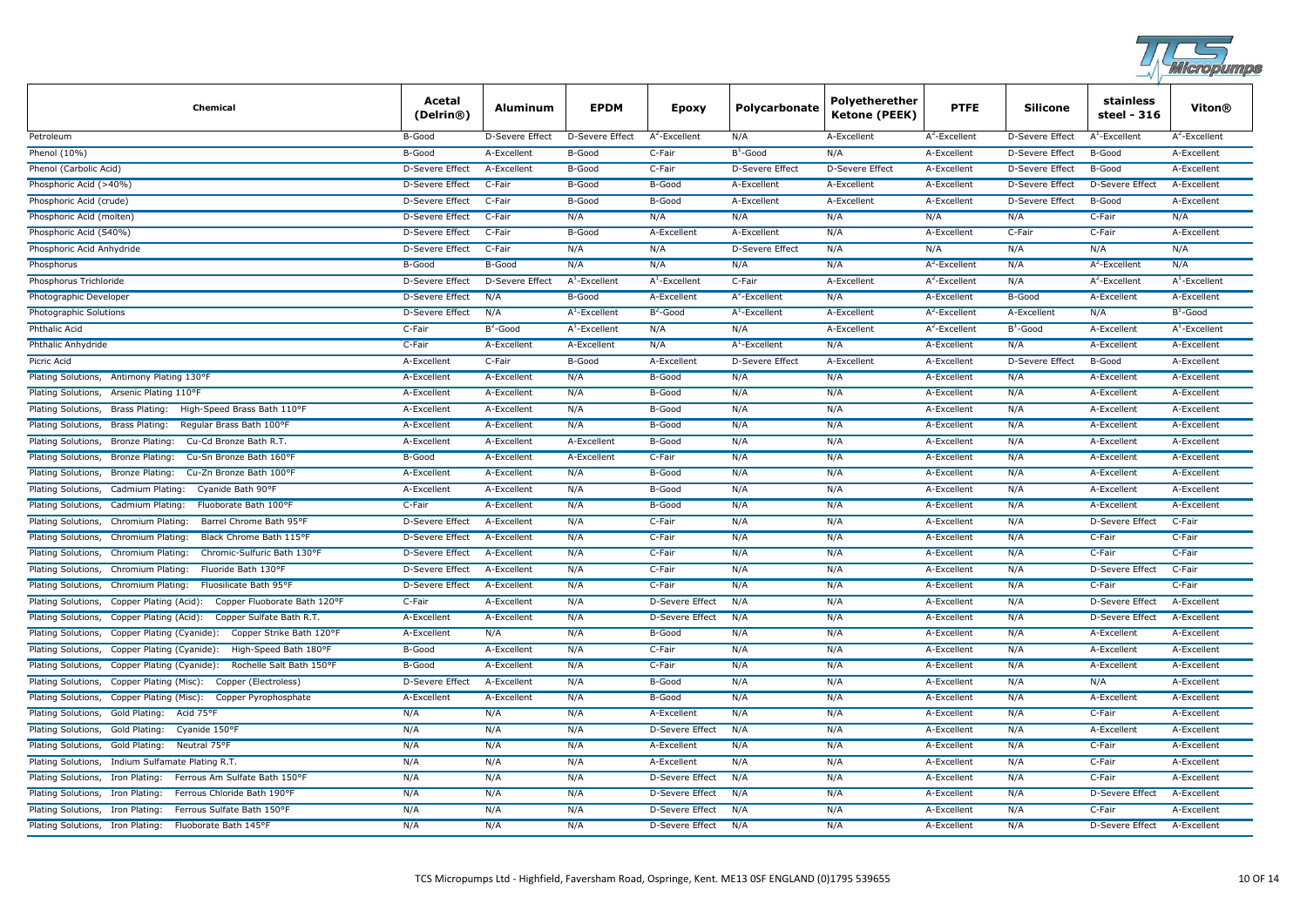

| Chemical                                                         | Acetal<br>(Delrin®)    | Aluminum               | <b>EPDM</b>            | <b>Epoxy</b>           | Polycarbonate    | Polyetherether<br><b>Ketone (PEEK)</b> | <b>PTFE</b>      | Silicone               | stainless<br>steel - 316 | <b>Viton®</b>    |
|------------------------------------------------------------------|------------------------|------------------------|------------------------|------------------------|------------------|----------------------------------------|------------------|------------------------|--------------------------|------------------|
| Plating Solutions, Iron Plating:<br>Sulfamate 140°F              | N/A                    | N/A                    | N/A                    | A-Excellent            | N/A              | N/A                                    | A-Excellent      | N/A                    | D-Severe Effect          | A-Excellent      |
| Plating Solutions, Iron Plating:<br>Sulfate-Chloride Bath 160°F  | N/A                    | N/A                    | N/A                    | <b>D-Severe Effect</b> | N/A              | N/A                                    | A-Excellent      | N/A                    | <b>D-Severe Effect</b>   | A-Excellent      |
| Plating Solutions, Lead Fluoborate Plating                       | N/A                    | N/A                    | N/A                    | A-Excellent            | N/A              | N/A                                    | A-Excellent      | N/A                    | C-Fair                   | A-Excellent      |
| Plating Solutions, Nickel Plating:<br>Electroless 200°F          | N/A                    | N/A                    | N/A                    | B-Good                 | N/A              | N/A                                    | A-Excellent      | N/A                    | N/A                      | A-Excellent      |
| Fluoborate 100-170°F<br>Plating Solutions,<br>Nickel Plating:    | N/A                    | N/A                    | N/A                    | A-Excellent            | N/A              | N/A                                    | A-Excellent      | N/A                    | C-Fair                   | A-Excellent      |
| Plating Solutions,<br>Nickel Plating:<br>High-Chloride 130-160°F | N/A                    | N/A                    | N/A                    | <b>D-Severe Effect</b> | N/A              | N/A                                    | A-Excellent      | N/A                    | C-Fair                   | A-Excellent      |
| Plating Solutions,<br>Nickel Plating:<br>Sulfamate 100-140°F     | N/A                    | N/A                    | N/A                    | A-Excellent            | N/A              | N/A                                    | A-Excellent      | N/A                    | C-Fair                   | A-Excellent      |
| Plating Solutions, Nickel Plating:<br>Watts Type 115-160°F       | N/A                    | N/A                    | N/A                    | <b>D-Severe Effect</b> | N/A              | N/A                                    | A-Excellent      | N/A                    | C-Fair                   | A-Excellent      |
| Plating Solutions, Rhodium Plating 120°F                         | N/A                    | N/A                    | A-Excellent            | A-Excellent            | N/A              | N/A                                    | A-Excellent      | N/A                    | <b>D-Severe Effect</b>   | A-Excellent      |
| Plating Solutions, Silver Plating 80-120°F                       | N/A                    | N/A                    | A-Excellent            | A-Excellent            | N/A              | N/A                                    | A-Excellent      | N/A                    | A-Excellent              | A-Excellent      |
| Plating Solutions, Tin-Fluoborate Plating 100°F                  | N/A                    | N/A                    | N/A                    | A-Excellent            | N/A              | N/A                                    | A-Excellent      | N/A                    | C-Fair                   | A-Excellent      |
| Plating Solutions, Tin-Lead Plating 100°F                        | N/A                    | N/A                    | N/A                    | A-Excellent            | N/A              | N/A                                    | A-Excellent      | N/A                    | C-Fair                   | A-Excellent      |
| Plating Solutions, Zinc Plating:<br>Acid Chloride 140°F          | N/A                    | N/A                    | N/A                    | A-Excellent            | N/A              | N/A                                    | A-Excellent      | N/A                    | D-Severe Effect          | A-Excellent      |
| Zinc Plating:<br>Acid Fluoborate Bath R.T.<br>Plating Solutions, | N/A                    | N/A                    | N/A                    | A-Excellent            | N/A              | N/A                                    | A-Excellent      | N/A                    | C-Fair                   | A-Excellent      |
| Plating Solutions, Zinc Plating:<br>Acid Sulfate Bath 150°F      | N/A                    | N/A                    | N/A                    | D-Severe Effect        | N/A              | N/A                                    | A-Excellent      | N/A                    | C-Fair                   | A-Excellent      |
| Plating Solutions, Zinc Plating:<br>Alkaline Cyanide Bath R.T.   | N/A                    | N/A                    | N/A                    | A-Excellent            | N/A              | N/A                                    | A-Excellent      | N/A                    | A-Excellent              | A-Excellent      |
| Potash (Potassium Carbonate)                                     | B-Good                 | D-Severe Effect        | $A^1$ -Excellent       | A-Excellent            | N/A              | A-Excellent                            | N/A              | N/A                    | B-Good                   | A-Excellent      |
| Potassium Bicarbonate                                            | C-Fair                 | <b>D-Severe Effect</b> | A-Excellent            | A-Excellent            | N/A              | A-Excellent                            | A-Excellent      | $A^1$ -Excellent       | B-Good                   | A-Excellent      |
| Potassium Bromide                                                | A-Excellent            | $C^1$ -Fair            | $A^1$ -Excellent       | A-Excellent            | $A^1$ -Excellent | N/A                                    | A-Excellent      | $A^1$ -Excellent       | B-Good                   | A-Excellent      |
| Potassium Chlorate                                               | B-Good                 | B-Good                 | $A^1$ -Excellent       | A-Excellent            | $A^1$ -Excellent | A-Excellent                            | A-Excellent      | B-Good                 | B-Good                   | A-Excellent      |
| Potassium Chloride                                               | A-Excellent            | <b>D-Severe Effect</b> | $A^1$ -Excellent       | A-Excellent            | A-Excellent      | A-Excellent                            | A-Excellent      | A-Excellent            | $A1$ -Excellent          | A-Excellent      |
| Potassium Chromate                                               | C-Fair                 | $B^1$ -Good            | $A^2$ -Excellent       | C-Fair                 | N/A              | N/A                                    | $A^1$ -Excellent | N/A                    | $B^1$ -Good              | A-Excellent      |
| Potassium Cyanide Solutions                                      | C-Fair                 | <b>D-Severe Effect</b> | $A^1$ -Excellent       | A-Excellent            | N/A              | N/A                                    | A-Excellent      | A-Excellent            | $B^1$ -Good              | A-Excellent      |
| Potassium Dichromate                                             | A-Excellent            | B-Good                 | $A^1$ -Excellent       | C-Fair                 | $A^1$ -Excellent | N/A                                    | A-Excellent      | A-Excellent            | $B^1$ -Good              | A-Excellent      |
| Potassium Ferricyanide                                           | $B^1$ -Good            | $B^2$ -Good            | A-Excellent            | $A^1$ -Excellent       | N/A              | A-Excellent                            | $A^2$ -Excellent | N/A                    | $B^1$ -Good              | A-Excellent      |
| Potassium Ferrocyanide                                           | N/A                    | $B^1$ -Good            | A-Excellent            | A-Excellent            | N/A              | A-Excellent                            | A-Excellent      | N/A                    | B-Good                   | A-Excellent      |
| Potassium Hydroxide (Caustic Potash)                             | A-Excellent            | D-Severe Effect        | $A^2$ -Excellent       | A-Excellent            | D-Severe Effect  | A-Excellent                            | A-Excellent      | C-Fair                 | $A^1$ -Excellent         | B-Good           |
| Potassium Hypochlorite                                           | N/A                    | <b>D-Severe Effect</b> | $A^1$ -Excellent       | N/A                    | N/A              | N/A                                    | $A^2$ -Excellent | N/A                    | B-Good                   | N/A              |
| Potassium Iodide                                                 | N/A                    | $B^1$ -Good            | A-Excellent            | N/A                    | N/A              | N/A                                    | $A^2$ -Excellent | N/A                    | $A^1$ -Excellent         | A-Excellent      |
| Potassium Nitrate                                                | A-Excellent            | B-Good                 | A-Excellent            | A-Excellent            | $A^1$ -Excellent | A-Excellent                            | A-Excellent      | A-Excellent            | B-Good                   | A-Excellent      |
| Potassium Oxalate                                                | N/A                    | $B^1$ -Good            | N/A                    | N/A                    | N/A              | N/A                                    | $A^2$ -Excellent | N/A                    | $B^1$ -Good              | N/A              |
| Potassium Permanganate                                           | A-Excellent            | $B^1$ -Good            | A-Excellent            | A-Excellent            | $A2$ -Excellent  | A-Excellent                            | A-Excellent      | N/A                    | B-Good                   | A-Excellent      |
| Potassium Sulfate                                                | B-Good                 | C-Fair                 | $A^1$ -Excellent       | A-Excellent            | $A^1$ -Excellent | A-Excellent                            | A-Excellent      | A-Excellent            | A-Excellent              | $A^2$ -Excellent |
| Potassium Sulfide                                                | N/A                    | <b>D-Severe Effect</b> | A-Excellent            | N/A                    | N/A              | A-Excellent                            | A-Excellent      | A-Excellent            | B-Good                   | A-Excellent      |
| Propane (liquefied)                                              | A-Excellent            | A-Excellent            | D-Severe Effect        | A-Excellent            | $C^1$ -Fair      | A-Excellent                            | A-Excellent      | <b>D-Severe Effect</b> | A-Excellent              | A-Excellent      |
| Propylene                                                        | N/A                    | A-Excellent            | <b>D-Severe Effect</b> | N/A                    | N/A              | N/A                                    | $A^2$ -Excellent | <b>D-Severe Effect</b> | $A^1$ -Excellent         | $A^1$ -Excellent |
| Propylene Glycol                                                 | B-Good                 | B-Good                 | A-Excellent            | B-Good                 | $B^1$ -Good      | N/A                                    | A-Excellent      | A-Excellent            | B-Good                   | A-Excellent      |
| Pyridine                                                         | B-Good                 | B-Good                 | B-Good                 | A-Excellent            | D-Severe Effect  | A-Excellent                            | A-Excellent      | <b>D-Severe Effect</b> | A-Excellent              | D-Severe Effect  |
| Pyrogallic Acid                                                  | <b>D-Severe Effect</b> | B-Good                 | B-Good                 | A-Excellent            | N/A              | N/A                                    | A-Excellent      | N/A                    | B-Good                   | A-Excellent      |
| Resorcinal                                                       | N/A                    | N/A                    | $B^1$ -Good            | N/A                    | $B^1$ -Good      | A-Excellent                            | $A^2$ -Excellent | N/A                    | N/A                      | $A^1$ -Excellent |
| Rosins                                                           | B-Good                 | $B^1$ -Good            | N/A                    | A-Excellent            | N/A              | N/A                                    | A-Excellent      | A-Excellent            | $A^1$ -Excellent         | A-Excellent      |
| Rum                                                              | A-Excellent            | N/A                    | A-Excellent            | A-Excellent            | N/A              | N/A                                    | N/A              | A-Excellent            | A-Excellent              | A-Excellent      |
| <b>Rust Inhibitors</b>                                           | A-Excellent            | N/A                    | N/A                    | A-Excellent            | N/A              | N/A                                    | N/A              | N/A                    | A-Excellent              | A-Excellent      |
| Salad Dressings                                                  | A-Excellent            | B-Good                 | N/A                    | A-Excellent            | N/A              | N/A                                    | N/A              | N/A                    | A-Excellent              | A-Excellent      |
|                                                                  |                        |                        |                        |                        |                  |                                        |                  |                        |                          |                  |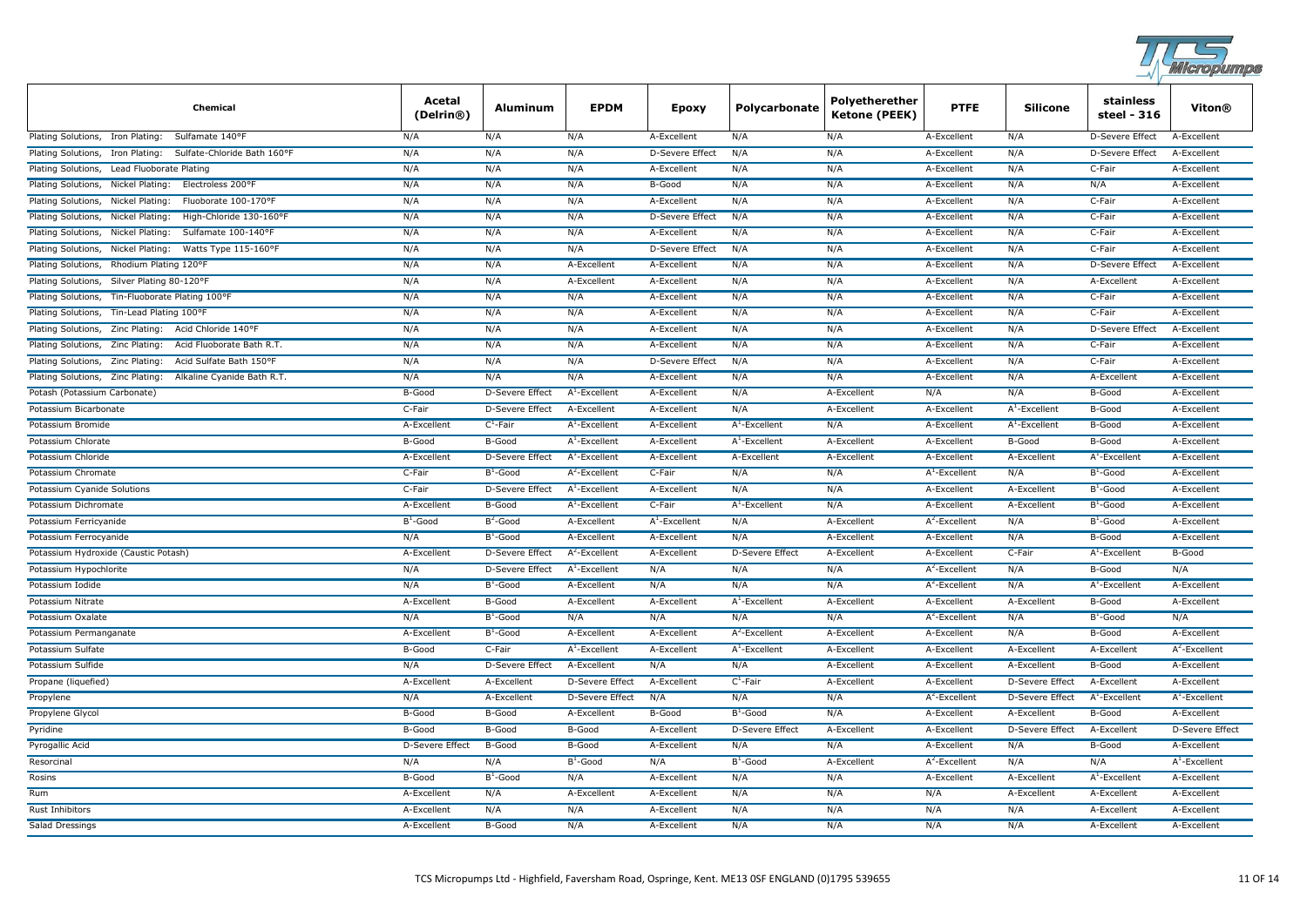

| <b>Chemical</b>                 | Acetal<br>(Delrin®)    | Aluminum               | <b>EPDM</b>      | Epoxy            | Polycarbonate          | Polyetherether<br>Ketone (PEEK) | <b>PTFE</b>      | <b>Silicone</b>        | stainless<br>steel - 316 | Viton®                 |
|---------------------------------|------------------------|------------------------|------------------|------------------|------------------------|---------------------------------|------------------|------------------------|--------------------------|------------------------|
| Salicylic Acid                  | D-Severe Effect        | $B^2$ -Good            | A-Excellent      | N/A              | $A^1$ -Excellent       | A-Excellent                     | $A^2$ -Excellent | N/A                    | $B^2$ -Good              | $A^1$ -Excellent       |
| Salt Brine (NaCl saturated)     | N/A                    | $B^1$ -Good            | A-Excellent      | A-Excellent      | A-Excellent            | A-Excellent                     | $A^2$ -Excellent | $A^1$ -Excellent       | $A^2$ -Excellent         | $A^2$ -Excellent       |
| Sea Water                       | A-Excellent            | B-Good                 | $A^2$ -Excellent | A-Excellent      | $A^2$ -Excellent       | A-Excellent                     | A-Excellent      | $A^1$ -Excellent       | C-Fair                   | A-Excellent            |
| Shellac (Bleached)              | A-Excellent            | A-Excellent            | $A^2$ -Excellent | A-Excellent      | N/A                    | N/A                             | A-Excellent      | N/A                    | A-Excellent              | A-Excellent            |
| Shellac (Orange)                | A-Excellent            | A-Excellent            | A-Excellent      | A-Excellent      | N/A                    | N/A                             | A-Excellent      | N/A                    | A-Excellent              | A-Excellent            |
| Silicone                        | A-Excellent            | A-Excellent            | A-Excellent      | A-Excellent      | $A^2$ -Excellent       | A-Excellent                     | A-Excellent      | C-Fair                 | A-Excellent              | A-Excellent            |
| Silver Bromide                  | C-Fair                 | <b>D-Severe Effect</b> | N/A              | A-Excellent      | N/A                    | N/A                             | A-Excellent      | N/A                    | D-Severe Effect          | N/A                    |
| <b>Silver Nitrate</b>           | A-Excellent            | <b>D-Severe Effect</b> | A-Excellent      | A-Excellent      | $A^2$ -Excellent       | A-Excellent                     | A-Excellent      | A-Excellent            | B-Good                   | A-Excellent            |
| Soap Solutions                  | A-Excellent            | C-Fair                 | A-Excellent      | A-Excellent      | $A^1$ -Excellent       | A-Excellent                     | A-Excellent      | A-Excellent            | $A^1$ -Excellent         | A-Excellent            |
| Soda Ash (see Sodium Carbonate) | A-Excellent            | <b>D-Severe Effect</b> | $A^2$ -Excellent | C-Fair           | A-Excellent            | A-Excellent                     | A-Excellent      | A-Excellent            | A-Excellent              | A-Excellent            |
| Sodium Acetate                  | B-Good                 | B-Good                 | A-Excellent      | A-Excellent      | $A^1$ -Excellent       | A-Excellent                     | A-Excellent      | <b>D-Severe Effect</b> | $B^1$ -Good              | D-Severe Effect        |
| Sodium Aluminate                | B-Good                 | N/A                    | A-Excellent      | A-Excellent      | N/A                    | N/A                             | A-Excellent      | N/A                    | A-Excellent              | A-Excellent            |
| Sodium Benzoate                 | N/A                    | $A^1$ -Excellent       | A-Excellent      | $A^2$ -Excellent | $A^2$ -Excellent       | A-Excellent                     | $A^2$ -Excellent | N/A                    | N/A                      | $A^1$ -Excellent       |
| Sodium Bicarbonate              | A-Excellent            | D-Severe Effect        | $A^2$ -Excellent | A-Excellent      | $A^2$ -Excellent       | A-Excellent                     | A-Excellent      | A-Excellent            | $A^1$ -Excellent         | A-Excellent            |
| Sodium Bisulfate                | B-Good                 | D-Severe Effect        | $A^2$ -Excellent | A-Excellent      | $A^1$ -Excellent       | A-Excellent                     | A-Excellent      | A-Excellent            | C-Fair                   | A-Excellent            |
| Sodium Bisulfite                | C-Fair                 | <b>D-Severe Effect</b> | $A^2$ -Excellent | A-Excellent      | $A^1$ -Excellent       | A-Excellent                     | A-Excellent      | A-Excellent            | $B^1$ -Good              | A-Excellent            |
| Sodium Borate (Borax)           | N/A                    | C-Fair                 | A-Excellent      | A-Excellent      | $A^1$ -Excellent       | A-Excellent                     | A-Excellent      | A-Excellent            | <b>B-Good</b>            | A-Excellent            |
| Sodium Bromide                  | A-Excellent            | D-Severe Effect        | A-Excellent      | A-Excellent      | N/A                    | N/A                             | $A^2$ -Excellent | N/A                    | C-Fair                   | $A^1$ -Excellent       |
| Sodium Carbonate                | $A^1$ -Excellent       | <b>D-Severe Effect</b> | $A^2$ -Excellent | $C^1$ -Fair      | $A^2$ -Excellent       | A-Excellent                     | A-Excellent      | A-Excellent            | A-Excellent              | A-Excellent            |
| Sodium Chlorate                 | A-Excellent            | $C^1$ -Fair            | A-Excellent      | A-Excellent      | $A^1$ -Excellent       | A-Excellent                     | A-Excellent      | C-Fair                 | $B^1$ -Good              | A-Excellent            |
| Sodium Chloride                 | $A^1$ -Excellent       | C-Fair                 | A-Excellent      | A-Excellent      | $A^2$ -Excellent       | A-Excellent                     | A-Excellent      | A-Excellent            | <b>B-Good</b>            | A-Excellent            |
| Sodium Chromate                 | <b>D-Severe Effect</b> | B-Good                 | N/A              | C-Fair           | $A^2$ -Excellent       | A-Excellent                     | A-Excellent      | N/A                    | <b>B-Good</b>            | A-Excellent            |
| Sodium Cyanide                  | A-Excellent            | <b>D-Severe Effect</b> | $A^2$ -Excellent | A-Excellent      | N/A                    | A-Excellent                     | A-Excellent      | A-Excellent            | $B^1$ -Good              | $A^2$ -Excellent       |
| Sodium Ferrocyanide             | A-Excellent            | A-Excellent            | A-Excellent      | A-Excellent      | N/A                    | A-Excellent                     | A-Excellent      | N/A                    | B-Good                   | A-Excellent            |
| Sodium Fluoride                 | N/A                    | B-Good                 | A-Excellent      | A-Excellent      | N/A                    | A-Excellent                     | $A^1$ -Excellent | N/A                    | D-Severe Effect          | A-Excellent            |
| Sodium Hydrosulfite             | N/A                    | A-Excellent            | B-Good           | N/A              | N/A                    | A-Excellent                     | A-Excellent      | C-Fair                 | N/A                      | A-Excellent            |
| Sodium Hydroxide (20%)          | A-Excellent            | <b>D-Severe Effect</b> | B-Good           | $A^2$ -Excellent | $A^2$ -Excellent       | A-Excellent                     | A-Excellent      | $A^2$ -Excellent       | $B^2$ -Good              | C-Fair                 |
| Sodium Hydroxide (50%)          | A-Excellent            | <b>D-Severe Effect</b> | $B^1$ -Good      | A-Excellent      | D-Severe Effect        | A-Excellent                     | A-Excellent      | $A^1$ -Excellent       | $B^1$ -Good              | <b>D-Severe Effect</b> |
| Sodium Hydroxide (80%)          | D-Severe Effect        | <b>D-Severe Effect</b> | $B^1$ -Good      | $A^1$ -Excellent | D-Severe Effect        | A-Excellent                     | $A^1$ -Excellent | $A^1$ -Excellent       | $B^1$ -Good              | D-Severe Effect        |
| Sodium Hypochlorite (<20%)      | <b>D-Severe Effect</b> | <b>D-Severe Effect</b> | B-Good           | C-Fair           | C-Fair                 | B-Good                          | A-Excellent      | B-Good                 | C-Fair                   | $A^1$ -Excellent       |
| Sodium Hypochlorite (100%)      | D-Severe Effect        | D-Severe Effect        | $B^1$ -Good      | D-Severe Effect  | N/A                    | B-Good                          | A-Excellent      | B-Good                 | D-Severe Effect          | $A^1$ -Excellent       |
| Sodium Hyposulfate              | N/A                    | <b>D-Severe Effect</b> | N/A              | C-Fair           | N/A                    | N/A                             | A-Excellent      | N/A                    | A-Excellent              | N/A                    |
| Sodium Metaphosphate            | B-Good                 | C-Fair                 | A-Excellent      | A-Excellent      | N/A                    | A-Excellent                     | A-Excellent      | A-Excellent            | A-Excellent              | A-Excellent            |
| Sodium Metasilicate             | <b>D-Severe Effect</b> | <b>D-Severe Effect</b> | $A^1$ -Excellent | A-Excellent      | N/A                    | A-Excellent                     | A-Excellent      | N/A                    | A-Excellent              | A-Excellent            |
| Sodium Nitrate                  | A-Excellent            | B-Good                 | A-Excellent      | A-Excellent      | N/A                    | A-Excellent                     | A-Excellent      | <b>D-Severe Effect</b> | $B^1$ -Good              | A-Excellent            |
| Sodium Perborate                | B-Good                 | C-Fair                 | A-Excellent      | B-Good           | N/A                    | A-Excellent                     | A-Excellent      | B-Good                 | B-Good                   | A-Excellent            |
| Sodium Peroxide                 | D-Severe Effect        | C-Fair                 | A-Excellent      | C-Fair           | $A^2$ -Excellent       | A-Excellent                     | A-Excellent      | D-Severe Effect        | A-Excellent              | A-Excellent            |
| Sodium Polyphosphate            | B-Good                 | <b>D-Severe Effect</b> | A-Excellent      | A-Excellent      | N/A                    | A-Excellent                     | A-Excellent      | <b>D-Severe Effect</b> | B-Good                   | A-Excellent            |
| Sodium Silicate                 | C-Fair                 | A-Excellent            | A-Excellent      | A-Excellent      | N/A                    | A-Excellent                     | A-Excellent      | A-Excellent            | B-Good                   | A-Excellent            |
| Sodium Sulfate                  | B-Good                 | A-Excellent            | A-Excellent      | A-Excellent      | $A^2$ -Excellent       | A-Excellent                     | A-Excellent      | A-Excellent            | $B^1$ -Good              | A-Excellent            |
| Sodium Sulfide                  | B-Good                 | <b>D-Severe Effect</b> | $A^2$ -Excellent | A-Excellent      | <b>D-Severe Effect</b> | A-Excellent                     | A-Excellent      | A-Excellent            | D-Severe Effect          | $A^2$ -Excellent       |
| Sodium Sulfite                  | N/A                    | $C^1$ -Fair            | A-Excellent      | A-Excellent      | N/A                    | A-Excellent                     | A-Excellent      | A-Excellent            | A-Excellent              | $A^2$ -Excellent       |
| Sodium Tetraborate              | B-Good                 | C-Fair                 | A-Excellent      | A-Excellent      | N/A                    | A-Excellent                     | A-Excellent      | A-Excellent            | A-Excellent              | A-Excellent            |
| Sodium Thiosulfate (hypo)       | $C^1$ -Fair            | A-Excellent            | $A^2$ -Excellent | A-Excellent      | <b>D-Severe Effect</b> | A-Excellent                     | A-Excellent      | A-Excellent            | B-Good                   | A-Excellent            |
|                                 |                        |                        |                  |                  |                        |                                 |                  |                        |                          |                        |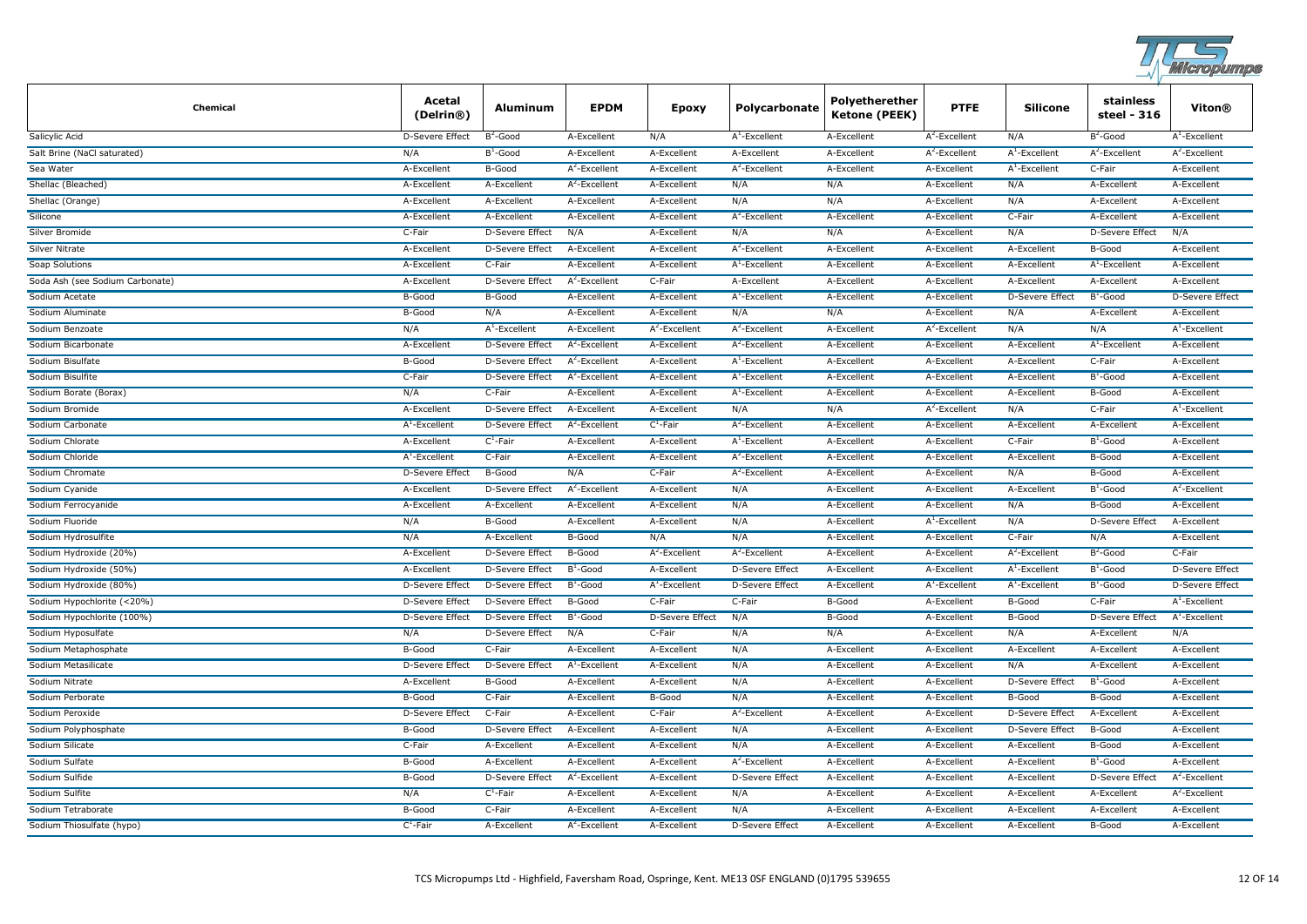

| <b>Chemical</b>                   | Acetal<br>(Delrin®)    | <b>Aluminum</b>        | <b>EPDM</b>            | <b>Epoxy</b>           | Polycarbonate          | Polyetherether<br>Ketone (PEEK) | <b>PTFE</b>      | <b>Silicone</b>        | stainless<br>steel - 316 | Viton®                 |
|-----------------------------------|------------------------|------------------------|------------------------|------------------------|------------------------|---------------------------------|------------------|------------------------|--------------------------|------------------------|
| Sorghum                           | A-Excellent            | N/A                    | N/A                    | A-Excellent            | N/A                    | N/A                             | N/A              | N/A                    | A-Excellent              | A-Excellent            |
| Soy Sauce                         | A-Excellent            | A-Excellent            | N/A                    | A-Excellent            | N/A                    | N/A                             | N/A              | N/A                    | A-Excellent              | A-Excellent            |
| Stannic Chloride                  | C-Fair                 | D-Severe Effect        | A-Excellent            | A-Excellent            | $A^1$ -Excellent       | A-Excellent                     | A-Excellent      | B-Good                 | <b>D-Severe Effect</b>   | A-Excellent            |
| Stannic Fluoborate                | C-Fair                 | N/A                    | N/A                    | A-Excellent            | N/A                    | N/A                             | N/A              | N/A                    | A-Excellent              | A-Excellent            |
| Stannous Chloride                 | N/A                    | D-Severe Effect        | C-Fair                 | A-Excellent            | N/A                    | A-Excellent                     | A-Excellent      | B-Good                 | $A^2$ -Excellent         | A-Excellent            |
| Starch                            | A-Excellent            | A-Excellent            | A-Excellent            | A-Excellent            | N/A                    | A-Excellent                     | A-Excellent      | N/A                    | A-Excellent              | A-Excellent            |
| Stearic Acid                      | A-Excellent            | B-Good                 | B-Good                 | B-Good                 | $A^1$ -Excellent       | A-Excellent                     | A-Excellent      | B-Good                 | A-Excellent              | $A^1$ -Excellent       |
| <b>Stoddard Solvent</b>           | A-Excellent            | A-Excellent            | <b>D-Severe Effect</b> | A-Excellent            | $A^2$ -Excellent       | A-Excellent                     | A-Excellent      | <b>D-Severe Effect</b> | A-Excellent              | A-Excellent            |
| Styrene                           | A-Excellent            | A-Excellent            | D-Severe Effect        | A-Excellent            | D-Severe Effect        | A-Excellent                     | A-Excellent      | <b>D-Severe Effect</b> | A-Excellent              | <b>B-Good</b>          |
| Sugar (Liquids)                   | A-Excellent            | A-Excellent            | A-Excellent            | A-Excellent            | N/A                    | N/A                             | A-Excellent      | A-Excellent            | A-Excellent              | A-Excellent            |
| Sulfate (Liquors)                 | D-Severe Effect        | <b>D-Severe Effect</b> | A-Excellent            | A-Excellent            | N/A                    | N/A                             | A-Excellent      | B-Good                 | B-Good                   | $A^1$ -Excellent       |
| <b>Sulfur Chloride</b>            | D-Severe Effect        | D-Severe Effect        | D-Severe Effect        | C-Fair                 | N/A                    | A-Excellent                     | A-Excellent      | C-Fair                 | <b>D-Severe Effect</b>   | A-Excellent            |
| Sulfur Dioxide                    | B-Good                 | B-Good                 | $A^2$ -Excellent       | $A^1$ -Excellent       | N/A                    | A-Excellent                     | A-Excellent      | B-Good                 | $A^1$ -Excellent         | A-Excellent            |
| Sulfur Dioxide (dry)              | B-Good                 | B-Good                 | $A^2$ -Excellent       | $A^1$ -Excellent       | $A^1$ -Excellent       | A-Excellent                     | A-Excellent      | B-Good                 | A-Excellent              | A-Excellent            |
| Sulfur Hexafluoride               | N/A                    | N/A                    | B-Good                 | N/A                    | N/A                    | A-Excellent                     | N/A              | B-Good                 | N/A                      | N/A                    |
| Sulfur Trioxide                   | N/A                    | A-Excellent            | $C^2$ -Fair            | A-Excellent            | N/A                    | A-Excellent                     | A-Excellent      | B-Good                 | C-Fair                   | A-Excellent            |
| Sulfur Trioxide (dry)             | <b>D-Severe Effect</b> | A-Excellent            | $C^1$ -Fair            | A-Excellent            | N/A                    | A-Excellent                     | A-Excellent      | B-Good                 | A-Excellent              | A-Excellent            |
| Sulfuric Acid (<10%)              | D-Severe Effect        | D-Severe Effect        | A-Excellent            | $A^1$ -Excellent       | $AT$ -Excellent        | A-Excellent                     | A-Excellent      | C-Fair                 | B-Good                   | A-Excellent            |
| Sulfuric Acid (10-75%)            | D-Severe Effect        | D-Severe Effect        | $B^2$ -Good            | $A^1$ -Excellent       | $B^1$ -Good            | D-Severe Effect                 | A-Excellent      | D-Severe Effect        | D-Severe Effect          | $A^2$ -Excellent       |
| Sulfuric Acid (75-100%)           | N/A                    | <b>D-Severe Effect</b> | $B^1$ -Good            | $C^1$ -Fair            | <b>D-Severe Effect</b> | <b>D-Severe Effect</b>          | A-Excellent      | D-Severe Effect        | <b>D-Severe Effect</b>   | $A^1$ -Excellent       |
| Sulfuric Acid (cold concentrated) | N/A                    | B-Good                 | C-Fair                 | <b>D-Severe Effect</b> | N/A                    | <b>D-Severe Effect</b>          | A-Excellent      | <b>D-Severe Effect</b> | B-Good                   | B-Good                 |
| Sulfuric Acid (hot concentrated)  | N/A                    | <b>D-Severe Effect</b> | <b>D-Severe Effect</b> | D-Severe Effect        | <b>D-Severe Effect</b> | <b>D-Severe Effect</b>          | A-Excellent      | <b>D-Severe Effect</b> | C-Fair                   | $A^2$ -Excellent       |
| Sulfurous Acid                    | C-Fair                 | $B^1$ -Good            | B-Good                 | A-Excellent            | N/A                    | A-Excellent                     | A-Excellent      | <b>D-Severe Effect</b> | B-Good                   | A-Excellent            |
| Sulfuryl Chloride                 | A-Excellent            | N/A                    | N/A                    | A-Excellent            | N/A                    | N/A                             | A-Excellent      | N/A                    | N/A                      | N/A                    |
| Tallow                            | A-Excellent            | A-Excellent            | A-Excellent            | A-Excellent            | N/A                    | A-Excellent                     | A-Excellent      | N/A                    | A-Excellent              | A-Excellent            |
| <b>Tannic Acid</b>                | B-Good                 | C-Fair                 | A-Excellent            | A-Excellent            | C-Fair                 | N/A                             | A-Excellent      | B-Good                 | A-Excellent              | A-Excellent            |
| <b>Tanning Liguors</b>            | B-Good                 | A-Excellent            | B-Good                 | A-Excellent            | N/A                    | N/A                             | A-Excellent      | B-Good                 | $A^2$ -Excellent         | A-Excellent            |
| <b>Tartaric Acid</b>              | B-Good                 | $B^1$ -Good            | B-Good                 | A-Excellent            | N/A                    | A-Excellent                     | A-Excellent      | A-Excellent            | $C^2$ -Fair              | A-Excellent            |
| Tetrachloroethane                 | A-Excellent            | C-Fair                 | D-Severe Effect        | A-Excellent            | N/A                    | N/A                             | A-Excellent      | D-Severe Effect        | A-Excellent              | A-Excellent            |
| Tetrachloroethylene               | A-Excellent            | N/A                    | D-Severe Effect        | N/A                    | D-Severe Effect        | A-Excellent                     | A-Excellent      | D-Severe Effect        | A-Excellent              | A-Excellent            |
| Tetrahydrofuran                   | A-Excellent            | N/A                    | D-Severe Effect        | A-Excellent            | D-Severe Effect        | A-Excellent                     | A-Excellent      | <b>D-Severe Effect</b> | A-Excellent              | D-Severe Effect        |
| <b>Tin Salts</b>                  | N/A                    | <b>D-Severe Effect</b> | B-Good                 | N/A                    | N/A                    | A-Excellent                     | A-Excellent      | B-Good                 | D-Severe Effect          | A-Excellent            |
| Toluene (Toluol)                  | $C^1$ -Fair            | A-Excellent            | <b>D-Severe Effect</b> | $B^1$ -Good            | <b>D-Severe Effect</b> | A-Excellent                     | A-Excellent      | <b>D-Severe Effect</b> | A-Excellent              | C-Fair                 |
| <b>Tomato Juice</b>               | B-Good                 | A-Excellent            | A-Excellent            | A-Excellent            | $A^1$ -Excellent       | N/A                             | A-Excellent      | N/A                    | A-Excellent              | A-Excellent            |
| <b>Trichloroacetic Acid</b>       | N/A                    | D-Severe Effect        | B-Good                 | <b>D-Severe Effect</b> | D-Severe Effect        | N/A                             | A-Excellent      | D-Severe Effect        | C-Fair                   | C-Fair                 |
| Trichloroethane                   | A-Excellent            | <b>D-Severe Effect</b> | <b>D-Severe Effect</b> | A-Excellent            | <b>D-Severe Effect</b> | A-Excellent                     | A-Excellent      | <b>D-Severe Effect</b> | B-Good                   | A-Excellent            |
| Trichloroethylene                 | <b>D-Severe Effect</b> | <b>D-Severe Effect</b> | <b>D-Severe Effect</b> | $C^1$ -Fair            | N/A                    | A-Excellent                     | A-Excellent      | <b>D-Severe Effect</b> | B-Good                   | A-Excellent            |
| Trichloropropane                  | A-Excellent            | D-Severe Effect        | N/A                    | A-Excellent            | N/A                    | N/A                             | $A^1$ -Excellent | N/A                    | A-Excellent              | A-Excellent            |
| Tricresylphosphate                | C-Fair                 | D-Severe Effect        | A-Excellent            | A-Excellent            | N/A                    | N/A                             | A-Excellent      | C-Fair                 | B-Good                   | $A^2$ -Excellent       |
| Triethylamine                     | D-Severe Effect        | N/A                    | A-Excellent            | A-Excellent            | N/A                    | N/A                             | A-Excellent      | N/A                    | A-Excellent              | <b>D-Severe Effect</b> |
| Trisodium Phosphate               | A-Excellent            | D-Severe Effect        | A-Excellent            | A-Excellent            | N/A                    | A-Excellent                     | A-Excellent      | A-Excellent            | B-Good                   | A-Excellent            |
| Turpentine                        | $A^2$ -Excellent       | A-Excellent            | D-Severe Effect        | B-Good                 | D-Severe Effect        | A-Excellent                     | A-Excellent      | <b>D-Severe Effect</b> | A-Excellent              | A-Excellent            |
| Urea                              | A-Excellent            | B-Good                 | A-Excellent            | N/A                    | D-Severe Effect        | A-Excellent                     | A-Excellent      | B-Good                 | B-Good                   | A-Excellent            |
| <b>Uric Acid</b>                  | N/A                    | <b>D-Severe Effect</b> | N/A                    | N/A                    | N/A                    | N/A                             | A-Excellent      | N/A                    | B-Good                   | N/A                    |
|                                   |                        |                        |                        |                        |                        |                                 |                  |                        |                          |                        |